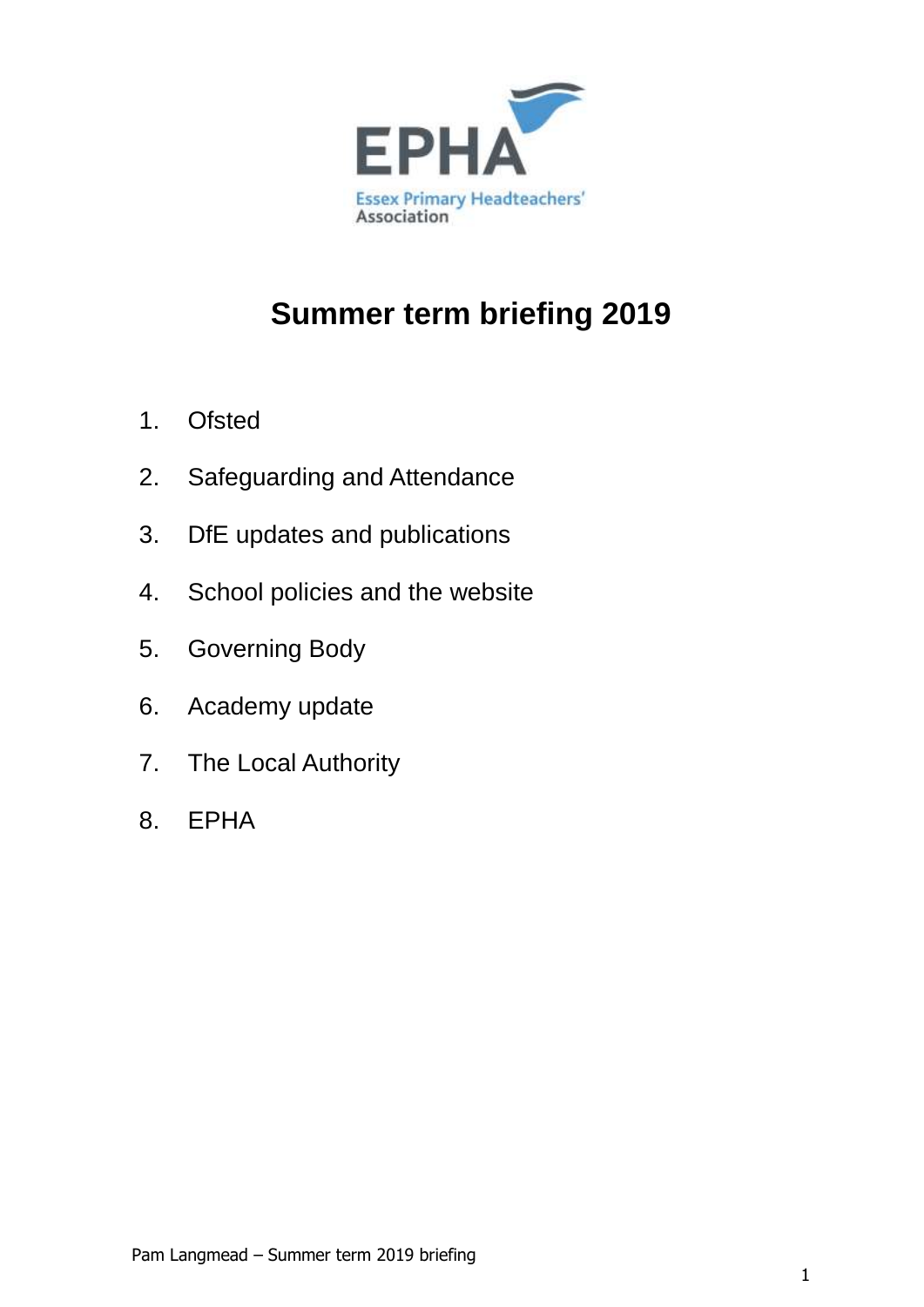## **Key information**

The **current** Ofsted handbooks are still the September 2018 versions – no updates published as yet this term (as at 16/04/19) – new framework just published (see below). EPHA has published versions of each handbook with the changes highlighted <https://essexprimaryheads.co.uk/info-and-documents/ofsted/>

## **School inspector briefing – Sean Harford March 2019**

In this edition, Sean Harford focuses on

- Summary evaluations of MATs
- These began in January 2019. This new approach involves a batch of inspections of a number of individual academies under a MAT, taking place over a period of up to two terms. Once all the inspection reports have been published, a small team of inspectors will visit the 'head office' to work with MAT senior leaders to evaluate the quality of education provided by the MAT and leaders' contributions to this. The evaluation will draw on the evidence from inspections carried out, discussions with MAT leaders and visits to some of the schools not inspected in the batch.
- Parent, staff and pupil questionnaires identifying and following up concerns Inspectors should allocate sufficient time during each inspection to ensure that they have checked responses from questionnaires. This includes all free text comments. Inspectors should follow up any safeguarding concerns with the school, including any relevant anonymous concerns.

• Inspection timings for good, requires improvement and inadequate schools Following the policy changes made last year to the inspection timings for schools judged good, requires improvement and inadequate at their previous section 5 inspection we have been asked to re-state the policy position under the current 'Common inspection framework':

- Schools judged as good will normally receive a one-day short inspection, carried out under section 8, approximately every **four** years, as long as the education remains good at each short inspection. Some of these good schools will automatically receive a full section 5 inspection instead of a short inspection when risk assessment information shows that the quality of provision may have deteriorated significantly, or where the school has undergone a significant change, such as changing its age range.

- Schools judged as 'requires improvement' will be re-inspected under section 5 usually within 30 months after the publication of the section 5 report.

- Schools judged as inadequate and not subject to an academy order will normally be reinspected **within** 30 months after the publication of their previous section 5 report. However, the ambition should still be for inadequate schools to improve and come out of a category of concern − special measures or serious weaknesses − within 24 months. Re-inspecting inadequate schools **at** 30 months should be the exception, but there is flexibility for giving schools this bit longer, where appropriate, for example to improve to 'good'.

## **Consultation proposals on how Ofsted inspects schools, early years settings and further education and skills providers, to take effect from September 2019.**

The Ofsted consultation closed on 5 April. Some early news (17/04/19) about the outcomes of the consultation or the new framework:

March 19: Ofsted may rethink plans for on-site inspection preparation, plans to extend transition period Ofsted has revealed that responses to proposals for on-site inspection preparation have been overwhelmingly negative.

Matthew Purves, Ofsted's deputy director for schools, [told the TES t](https://www.tes.com/news/ofsted-may-rethink-plan-give-just-150-minutes-notice-inspectors-arrival)hat he still believes on-site preparation is a good idea. But Ofsted is taking all of the negative feedback into account and considering whether to move forward with the proposal. He told a Westminster Education Forum that this idea was "the one [area] where we have managed to unite the entire nation of England".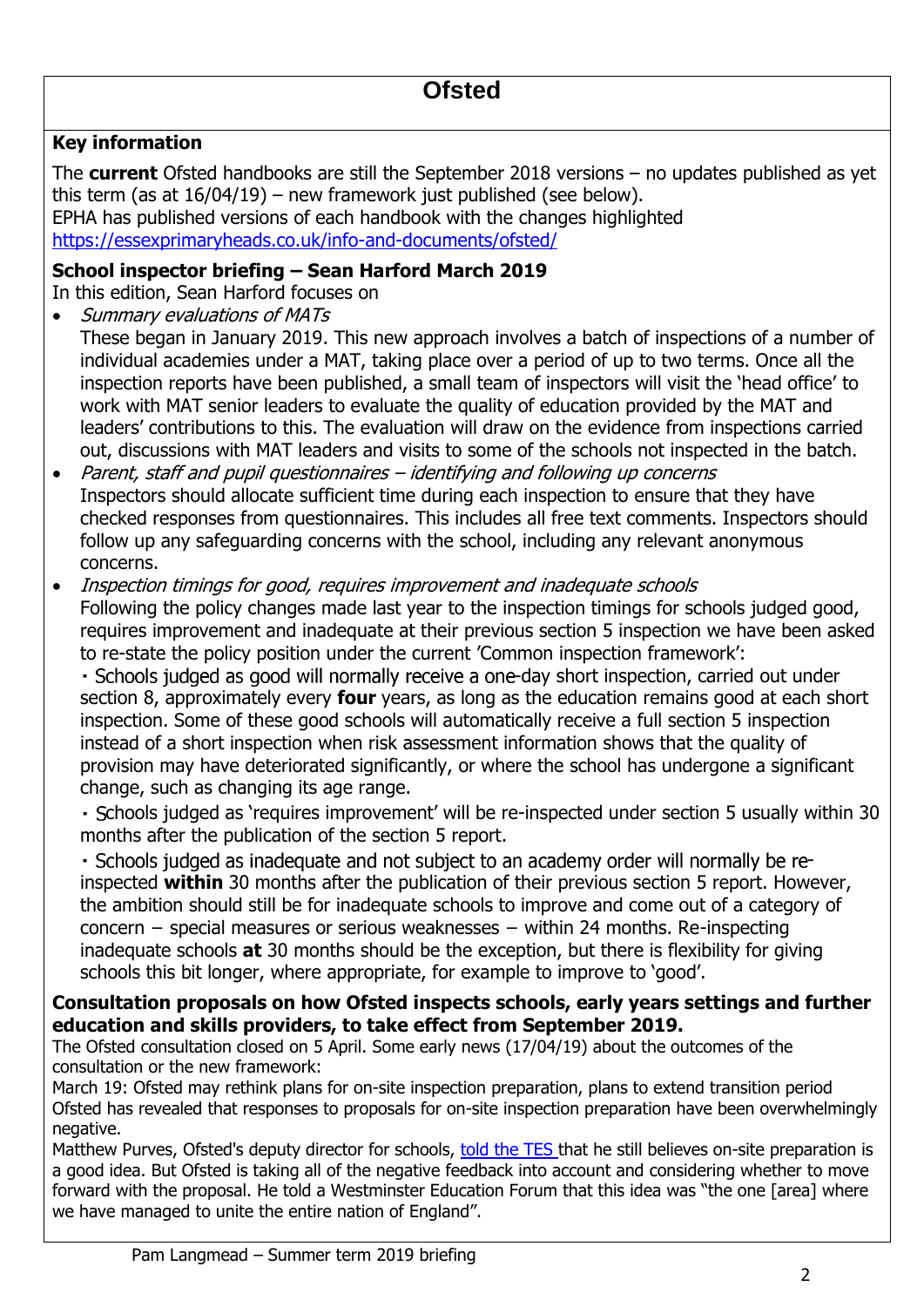**14 May 2019 - Ofsted has published the finalised** version of its new inspection framework, which will govern all school visits from this September.

The watchdog's leaders have made a number of changes to the framework since the draft was published earlier this year, in response to a consultation to which more than 15,000 people and organisations responded.

Here are the main changes schools need to know about.

1. On-site preparation plans scrapped

Ofsted had proposed that the lead inspector would arrive on-site the afternoon before an inspection to do their preparation on-site.

The rationale was that inspectors could have more detailed discussions with headteachers before the inspection officially began.

But heads' groups warned this amounted to an earlier start, and others claimed it constituted a no-notice inspection because the inspector could arrive in as little as two-and-a-half hours after the first phone call. In the consultation, the proposal was opposed by three quarters of respondents, so Ofsted has decided to scrap it and replace it with a 90-minute phonecall between the lead inspector and head the day before an inspection begins.

2. 'Good' small schools avoid two-day inspections

Plans to increase the length of time inspectors spend in previously 'good'-rated schools will go ahead, despite opposition.

More than half of respondents to Ofsted's consultation opposed a move to increase the length of so-called "short inspections" from one to two days.

There were particular concerns among those working in primary schools, six in ten of whom opposed the proposal, and the potential extra workload it could create for small schools.

As a result, Ofsted said that 'good' or non-exempt schools with 150 or fewer pupils on roll will continue to receive a one-day inspection.

3. Schools will get time to shake up their curriculums

Ofsted's new "quality of education" judgment will be implemented as planned after it received the backing of the majority of respondents.

However, the inspectorate is proposing to "phase in" part of the new framework which looks at the "intent" of schools' curriculums. This follows concerns that schools may want to review their curriculums in response to the new framework, but may not have time to do so before September.

Ofsted said during this transitional period, the judgment "will not be negatively affected if it is clear to an inspector that leaders have a plan for updating the curriculum and are taking genuine action to do so". "We will review this transitional phase in the summer of 2020."

4. Ofsted will check whether bullying is tolerated, not whether it exists

The draft inspection framework proposed that Ofsted would look for an absence of bullying in determining how to grade a school on the behaviour and attitudes of its pupils.

The proposal prompted concerns that this approach may encourage schools to hide or fail to report bullying. Today, Ofsted said it believed the concerns raised "may be justified", and has amended its criteria to place the emphasis on "whether or not providers tolerate bullying, harassment, violence, derogatory language and discriminatory behaviour and, crucially, how swiftly and effectively they take action if these issues occur". "We have also made changes to the personal development grade criteria to allow inspectors to properly recognise the importance of high-quality pastoral support."

5. Heads' use of internal data will be assessed

Ofsted has announced it will proceed with its plans for inspectors not to look at schools' internal data during inspections, despite opposition from more than two thirds of respondents to the survey.

Forty-three per cent of respondents disagreed or strongly disagreed with the proposal, while 42 per cent were in favour.

Although it will implement the change as planned, Ofsted has also made clarification to its inspection handbook "to try to ease concerns" raised by those who objected.

The clarification recognises that school leaders draw on "a variety of sources when considering pupil performance, including internal assessment information". It explains that inspectors will consider "the actions taken by schools in response to whatever internal assessment information they have".

Inspectors will review the impact of those actions without reviewing the assessment information itself, Ofsted said.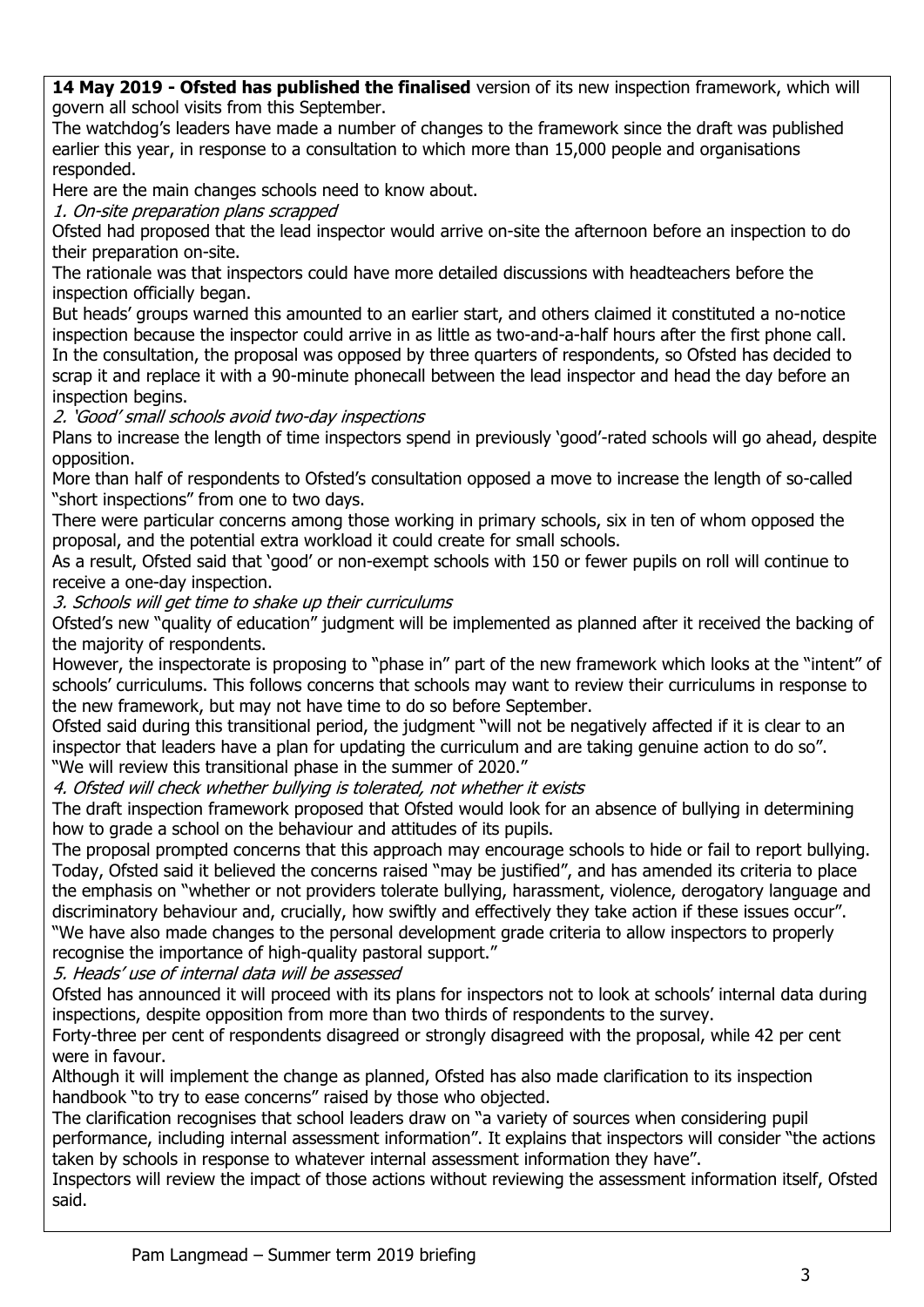6. Up-to-date private school judgments delayed to 2020

In its original draft framework, Ofsted proposed that it would start issuing up-to-date judgments following emergency "additional inspections" of the private schools it inspects.

At the moment, following such inspections, Ofsted simply rules on whether the independent school standards are being met, but does not issue schools with an updated graded judgment.

Today, Ofsted announced it will proceed with the proposal after receiving "very strong support" in the consultation.

However, the watchdog accepts that "designing the most effective way of doing this will take some time", and will therefore not implement the change until September 2020.

EPHA has produced a 7-minute staff meeting about the new framework, along with a "preparation checklist" to be used the minute the school is notified of inspection.

## **Safeguarding children and young people in education from knife crime - Ofsted research report**

This report summarises Ofsted's findings and recommendations from a research project in London on knife crime in education. The research was carried out in 29 schools, colleges and pupil referral units in London and included focus groups with parents and children. They have condensed the findings into recommendations that focus on six areas of practice and policy that need further consideration from central government, local government and school leaders.

## **Relevant Documents and Guidance**

- School Inspection Handbook –section 5 including evaluation descriptors *September 2018*
- School Inspection handbook section 8 *September 2018*
- School Inspection Handbook –section 5 including evaluation descriptors for *September 2019*
- School Inspection handbook section 8 for *September 2019*
- Inspecting safeguarding in early years, education and skills setting October 2018
- Safeguarding children and young people in education from knife crime Ofsted research report
- Ofsted online presentations<https://www.slideshare.net/Ofstednews>
- The Common Inspection Framework education, skills and early years *August 2015*
- Ofsted myth-buster clarification for schools *September 2018*
- Ofsted inspection website <https://reports.ofsted.gov.uk/>

All quidance can be found on GOV.UK [https://www.gov.uk/government/collections/ofsted](https://www.gov.uk/government/collections/ofsted-inspections-of-maintained-schools)[inspections-of-maintained-schools](https://www.gov.uk/government/collections/ofsted-inspections-of-maintained-schools)

or on the EPHA website [www.essexprimaryheads.co.uk](http://www.essexprimaryheads.co.uk/)

Information about Ofsted inspections at [https://www.gov.uk/guidance/being-inspected-as-a](https://www.gov.uk/guidance/being-inspected-as-a-maintained-school-or-academy)[maintained-school-or-academy](https://www.gov.uk/guidance/being-inspected-as-a-maintained-school-or-academy)

- Download and start to familiarise yourself with the new Ofsted framework
- Use the 7-minute staff meeting to update your staff and governors
- Continue the discussion with staff about your current curriculum
- Check that the school and Governing Body is fully, legally compliant and is meeting statutory responsibilities. Ensure that there is a strong awareness of and emphasis on safeguarding procedures and your broad and balanced curriculum
- Check that your website is up to date and fully compliant –see checklist on the EPHA website (January 2019)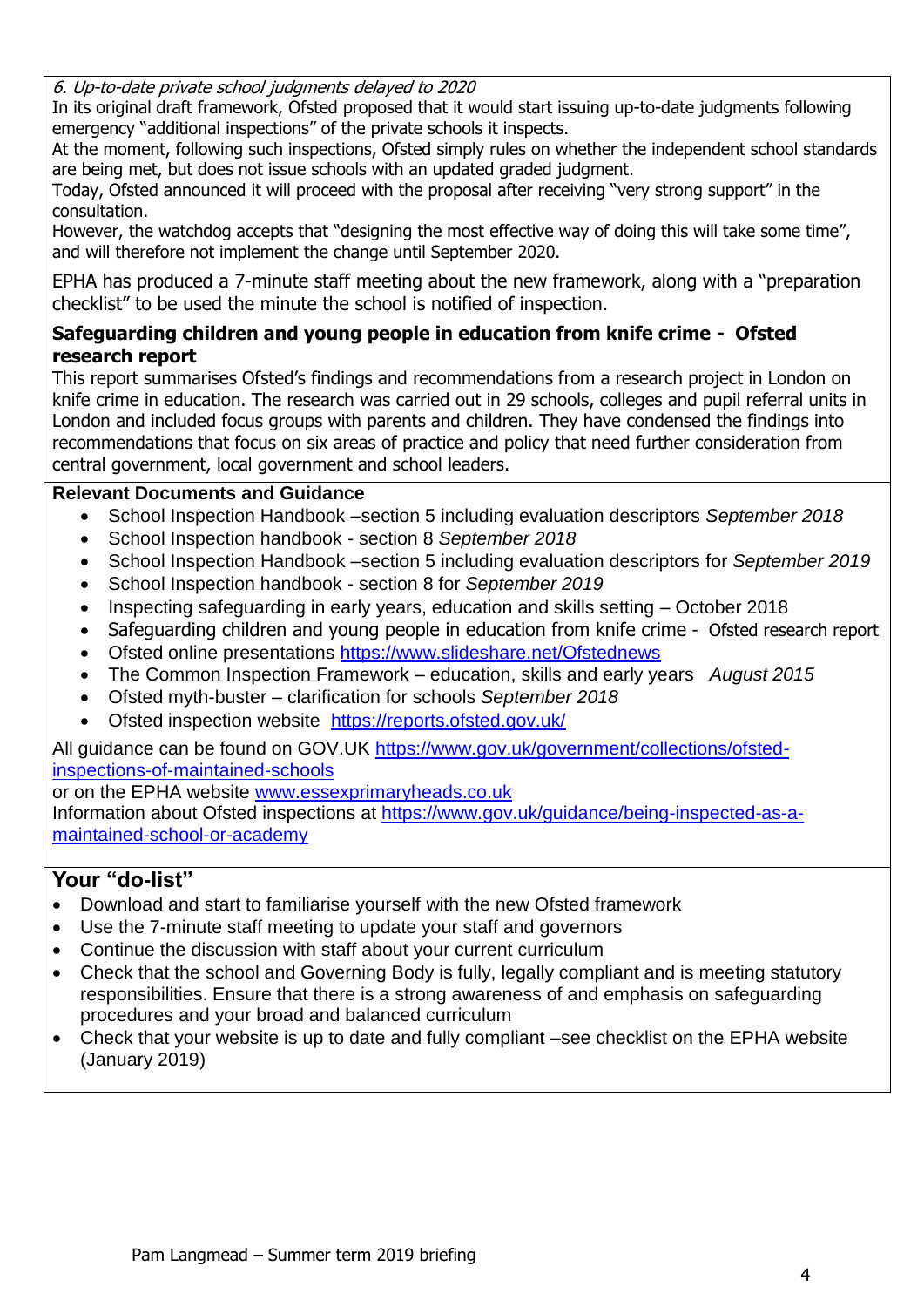## **Safeguarding and Attendance**

### **Key information**

#### **Schools' Safeguarding Adviser**

Matthew Lewis has taken up his new role of Safeguarding Adviser for Schools and EYS, working with Jo Barclay. Matt will be available as a source of advice and guidance and will be working across the county, covering all quadrants and all settings. His contact details are: Email: [Matthew.Lewis@essex.gov.uk](mailto:Matthew.Lewis@essex.gov.uk)

Phone**:** 03330 131072 / 07747 486310

#### **SET Procedures update**

This year (2019) ESCB will update the SET Child Protection Procedures in two stages, as follows: Stage 1 On **14 May 2019** a revised version of these procedures was published on the Southend, Essex and Thurrock LSCB websites. Various chapters have been updated to reflect current practice and align with statutory guidance. This includes a new chapter on safeguarding children from exploitation and trafficking. To accompany these revised procedures in May there will be a PDF document that lists the updated chapters and any impact on practice (which we expect to be minimal).

Stage 2 In early October 2019 ESCB will publish another updated version of the SET Child Protection Procedures that takes into account the new multi-agency safeguarding arrangements across Southend, Essex and Thurrock. This will reflect the national statutory changes to comply with [Working Together 2018.](http://links.govdelivery.com/track?type=click&enid=ZWFzPTEmbWFpbGluZ2lkPTIwMTkwNTAxLjUzODE3OTEmbWVzc2FnZWlkPU1EQi1QUkQtQlVMLTIwMTkwNTAxLjUzODE3OTEmZGF0YWJhc2VpZD0xMDAxJnNlcmlhbD0xNzQ2NjI3MyZlbWFpbGlkPXBhbUBsYW5nbWVhZC5tZS51ayZ1c2VyaWQ9cGFtQGxhbmdtZWFkLm1lLnVrJmZsPSZleHRyYT1NdWx0aXZhcmlhdGVJZD0mJiY=&&&100&&&https://assets.publishing.service.gov.uk/government/uploads/system/uploads/attachment_data/file/779401/Working_Together_to_Safeguard-Children.pdf)

#### **Child Protection Policy update**

As a result of the SEP Procedures update, the Child Protection model policy has been updated. Available on the EPHA website [https://essexprimaryheads.co.uk/info-and-documents/model](https://essexprimaryheads.co.uk/info-and-documents/model-policies/)[policies/](https://essexprimaryheads.co.uk/info-and-documents/model-policies/)

#### **Working Together – February 2019 updates**

'Working Together to Safeguard Children 2018' has been updated to reflect how local authorities should notify the Child Safeguarding Panel. The guidance covers:

• the legislative requirements placed on individual services

• a framework for the three local safeguarding partners (the local authority; a clinical commissioning group for an area, any part of which falls within the local authority; and the chief officer of police for a police area, any part of which falls within the local authority area) to make arrangements to work together to safeguard and promote the welfare of local children including identifying and responding to their needs. **Schools are named as relevant agencies and must follow the arrangements made by the local safeguarding partners.** 

• the framework for the two child death review partners (the local authority and any clinical commissioning group for an area, any part of which falls within the local authority) to make arrangements to review all deaths of children normally resident in the local area, and if they consider it appropriate, for those not normally resident in the area.

[https://www.gov.uk/government/publications/child-safeguarding-practice-review-panel-practice](https://www.gov.uk/government/publications/child-safeguarding-practice-review-panel-practice-guidance)**[guidance](https://www.gov.uk/government/publications/child-safeguarding-practice-review-panel-practice-guidance)** 

#### **Risk Avert**

Risk Avert is an evidence based, independently evaluated school based programme which identifies young people vulnerable to multiple risk-taking behaviours and offers universal and targeted intervention. Essex has commissioned the programme and hopes to roll it out to all primary schools (targeted at Year 6 pupils) as well as secondary schools. <https://www.risk-avert.org/>

<https://essexprimaryheads.co.uk/files/risk-avert-primary-school-information-pack-2018-19.pdf>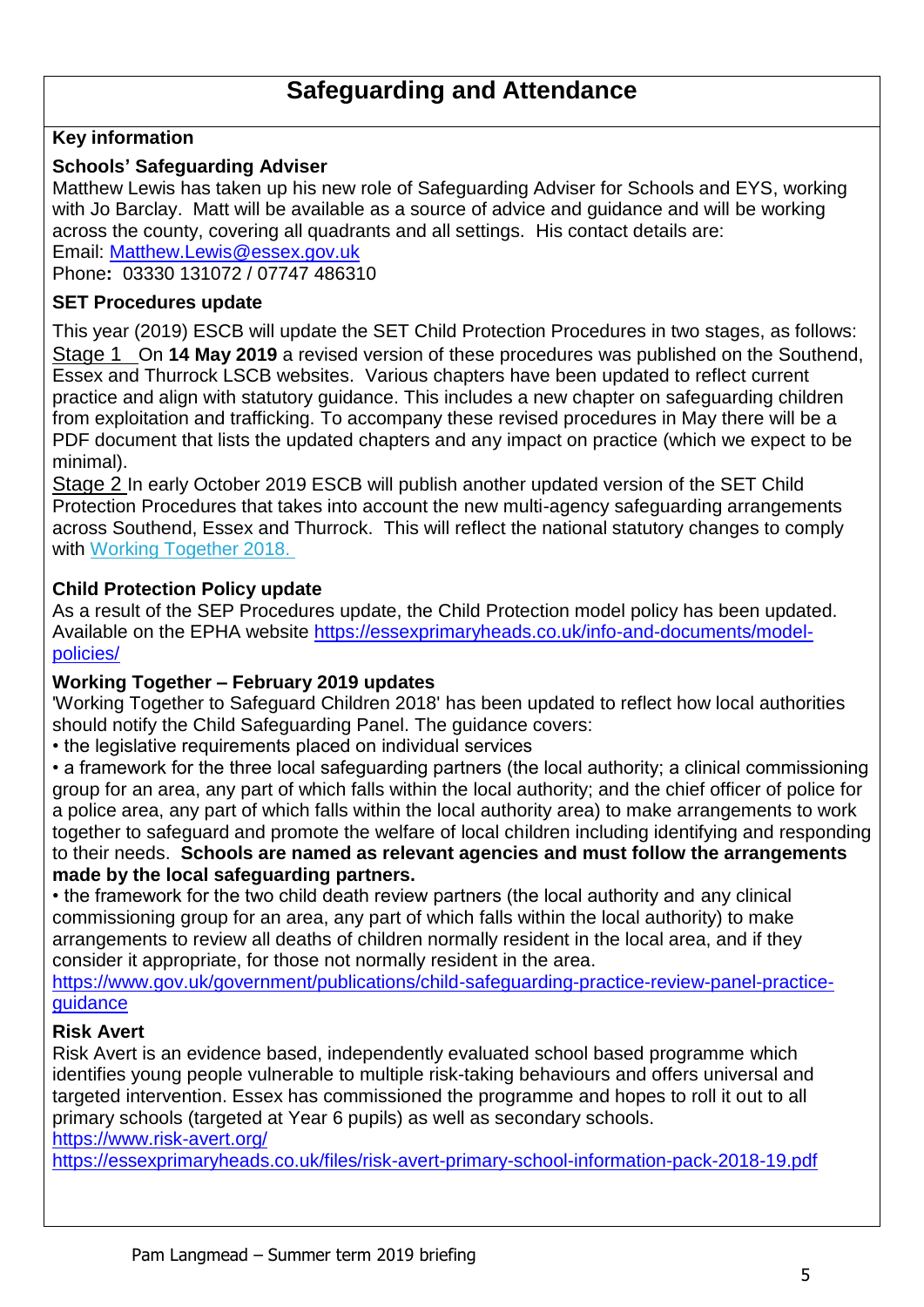## **Launch of East of England FCAMHS support**

The East of England Forensic Child and Adolescent Mental Health Service (FCAMHS) will be offering a full clinical service across the East of England region from 1<sup>st</sup> April 2019. This constitutes the final part of a phased roll out of the service.

FCAMHS is a regional specialist service, hosted by Cambridgeshire and Peterborough Foundation NHS Trust, for children and young people aged 0-18 whereby:

- there is a concern about a young person's mental health (this may include neurodevelopmental disorder and/or learning disability)
- the young person presents with high risk of harm to others and about whom there is major family or professional concern
- the young person may be in contact with the criminal justice system or be likely to enter secure care.

FCAMHS accepts referrals from any professional working with children and young people. For further information on how to make a referral and to view a copy of the FCAMHS leaflets and privacy notice, please visit the webpage at[:http://www.cpft.nhs.uk/training/forensic-children-and.htm](http://www.cpft.nhs.uk/training/forensic-children-and.htm) Regional telephone number: 0300 300 9300

## **Peer on peer abuse toolkit**

A toolkit and information about developing a policy around peer on peer abuse, created by Farrer and Co. Updated 2019.

https://essexprimaryheads.co.uk/info-and-documents/safeguarding/

## **Safeguarding forums for schools – summer term dates (following the EPHA meetings)**

| N-EAST | Wednesday 12 June | <b>Weston Homes Community Stadium</b> |
|--------|-------------------|---------------------------------------|
| SOUTH  | Thursday 13 June  | Holiday Inn, Basildon                 |
| WEST   | Wednesday 19 June | Weston Homes Business Centre, Takeley |
| MID    | Thursday 20 June  | <b>Chelmsford City Football Club</b>  |
|        |                   |                                       |

[https://schools-](https://schools-secure.essex.gov.uk/pupils/Safeguarding/Termly_Safeguarding_Briefings/Pages/default.aspx)

[secure.essex.gov.uk/pupils/Safeguarding/Termly\\_Safeguarding\\_Briefings/Pages/default.aspx](https://schools-secure.essex.gov.uk/pupils/Safeguarding/Termly_Safeguarding_Briefings/Pages/default.aspx)

## **Seven-minute Safeguarding Staff Meetings**

EPHA has produced a series of "Seven-minute Safeguarding Staff Meetings" on a range of topics. The latest produced is about "County Lines".

<https://essexprimaryheads.co.uk/info-and-documents/seven-minute-staff-meetings/>

#### **NSPCC learning**

Useful resources for schools and other organisations. <https://learning.nspcc.org.uk/>

## **ESCB training courses**

Don't forget the training programmes and resources available on the Essex Safeguarding Children Board website, including *Child in Need* training, *Strengths Based Approach to CP conferences*, *Safeguarding levels 2 and 3*, County Lines training and *Working with Resistant Families and Disguised Compliance*.New spring dates available.

<http://www.escb.co.uk/learning-development/>

## **Attendance – ECC revised Penalty Notices Code of conduct**

I attended a meeting of the penalty notices code of conduct steering group in March, and in discussion with colleagues from the Local Authority, ASHE, the police and independent providers, we thrashed out a revised penalty notices code of conduct. The main purpose of the review was to clarify the policy and advice for parents and schools.

Primary responsibility for issuing penalty notices rests with the Local Authority (LA). It has been agreed that the Attendance Compliance Team, on behalf of Essex LA, will usually issue penalty notices. The Service will administer the scheme from any funds obtained as a result of issuing penalty notices. Head Teachers (and Deputy Head Teachers and Assistant Head Teachers authorised by the head teacher) and police, and persons accredited by the community safety accreditation scheme are all able to issue the notices under the Act, although there is no requirement for them to do so. In Essex it has been agreed that the Police and Head Teachers will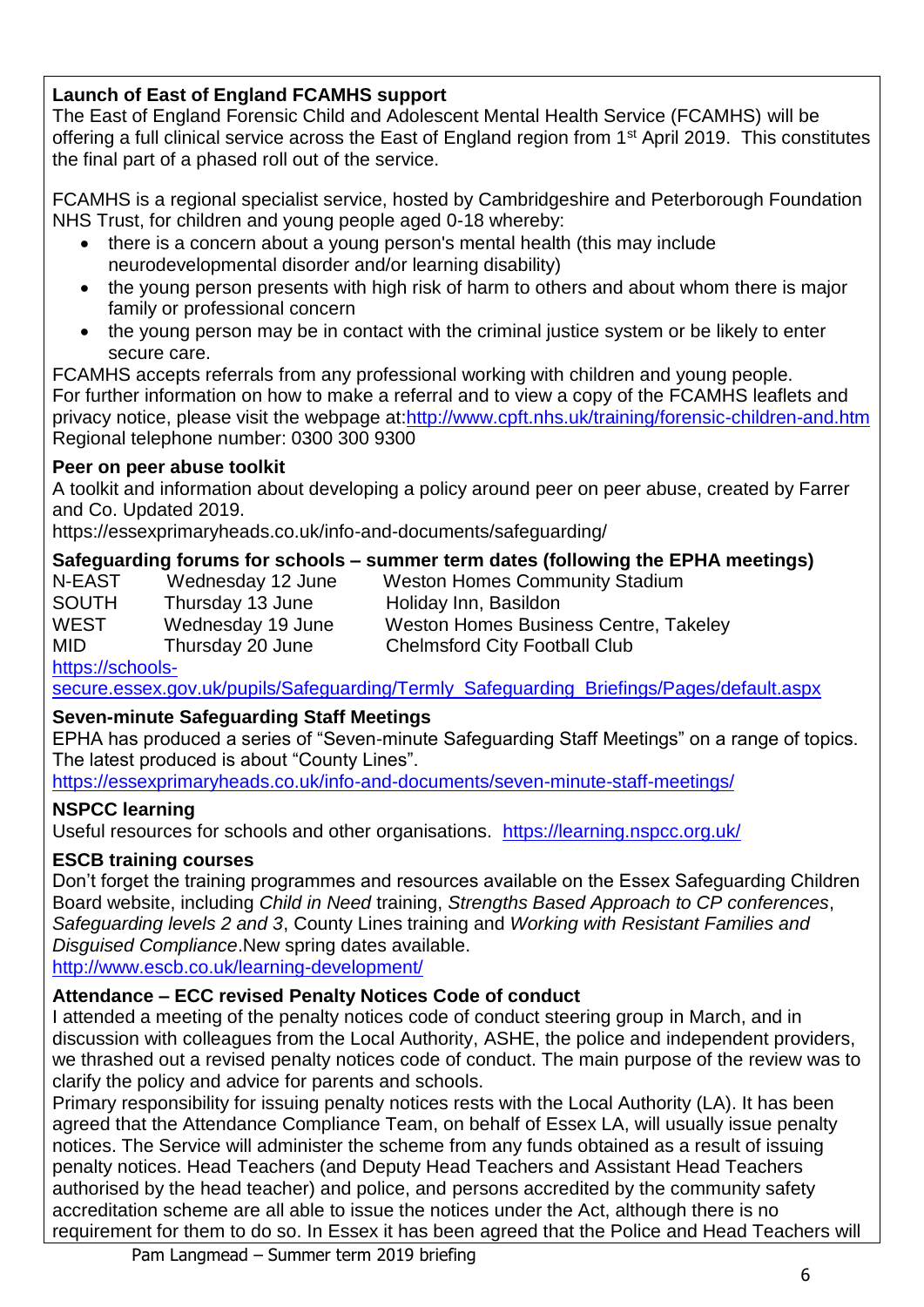not issue penalty notices to parents. Persons accredited through the Community Safety Accreditation Scheme<sup>1</sup> are authorised to do so.

Penalty Notices may be issued

- where there have been at least 10 consecutive sessions of unauthorised absence for the purpose of a holiday, whereby a parent made an application to the School which the Head Teacher has deemed not for exceptional circumstances.
- if there have been at least 6 consecutive sessions of unauthorised absence during the first two weeks of September due to a term-time holiday.
- where there has been at least 10 sessions of unauthorised absence during the previous 10 school weeks.

Parents must have been issued with a Legal Action Warning Letter with accompanying Legal fact sheet and given opportunities to inform the school of any factors impacting on their ability to ensure their child attends school regularly. Warning letters are valid for 18 calendar weeks. There is a link in the code of conduct to the template letters. Also, on the Infolink – attendance compliance [https://schools.essex.gov.uk/pupils/Attendance\\_Compliance/Pages/EducationWelfareService.aspx](https://schools.essex.gov.uk/pupils/Attendance_Compliance/Pages/EducationWelfareService.aspx)

I have updated the EPHA/ASHE model Attendance Policy and the Attendance leaflet for parents, in accordance with the revised Code of Conduct.

<https://essexprimaryheads.co.uk/info-and-documents/model-policies/>

## **Flexi-schooling: guidance to Essex Schools**

The decision on whether to approve a request for flex-schooling must be made by the Headteacher of the school that has received the request. The Education Access Team has produced advice and guidance to schools that may need to consider requests from parents who are considering flexischooling as an option for their child. The guidance clarifies what is meant by the term flexischooling, and aims to support conversations between parents and schools about this approach to education. Schools may find it helpful to read the April 2019 departmental guidance for local authorities on elective home education, which references flexi-schooling. Guidance has also been produced for parents considering home education.

[https://schools.essex.gov.uk/pupils/Education\\_Access/Pages/Flexi-Schooling.aspx](https://schools.essex.gov.uk/pupils/Education_Access/Pages/Flexi-Schooling.aspx)

## **Relevant Documents and Guidance**

- SET Procedures<http://www.escb.co.uk/media/2013/set-procedures-may-2019-final.pdf>
- Working Together to Safeguard Children February 2019
- Keeping Children Safe in Education DfE September 2018
- ESCB Effective Support for Children and Families in Essex July 2018
- FCAMHS<http://www.cpft.nhs.uk/training/forensic-children-and.htm>
- Peer on peer abuse toolkit (Farrer and Co)
- Risk Avert Primary Information pack [https://essexprimaryheads.co.uk/files/risk-avert-primary](https://essexprimaryheads.co.uk/files/risk-avert-primary-school-information-pack-2018-19.pdf)[school-information-pack-2018-19.pdf](https://essexprimaryheads.co.uk/files/risk-avert-primary-school-information-pack-2018-19.pdf)
- Emotional Wellbeing and Mental Health Information Portal for Schools [https://schools-](https://schools-secure.essex.gov.uk/pupils/Emotional_Wellbeing_and_Mental_Health_Information_Portal_for_Schools/Pages/default.aspx)
- [secure.essex.gov.uk/pupils/Emotional\\_Wellbeing\\_and\\_Mental\\_Health\\_Information\\_Portal\\_for\\_Schools/Pages/default.aspx](https://schools-secure.essex.gov.uk/pupils/Emotional_Wellbeing_and_Mental_Health_Information_Portal_for_Schools/Pages/default.aspx)
- NSPCC Learning<https://learning.nspcc.org.uk/>
- Gov.uk safeguarding resources <https://www.gov.uk/topic/schools-colleges-childrens-services/safeguarding-children>
- EPHA Seven-minute safeguarding staff meetings [https://essexprimaryheads.co.uk/info-and](https://essexprimaryheads.co.uk/info-and-documents/seven-minute-staff-meetings)[documents/seven-minute-staff-meetings](https://essexprimaryheads.co.uk/info-and-documents/seven-minute-staff-meetings)
- **ECC Penalty Notice Code of Conduct April 2019**

 $\overline{a}$ 

- Attendance model Policy and leaflet for parents [https://essexprimaryheads.co.uk/info-and](https://essexprimaryheads.co.uk/info-and-documents/model-policies/)[documents/model-policies/](https://essexprimaryheads.co.uk/info-and-documents/model-policies/)
- Elective home education guidance for LAs and parents <https://essexprimaryheads.co.uk/info-and-documents/dfe/>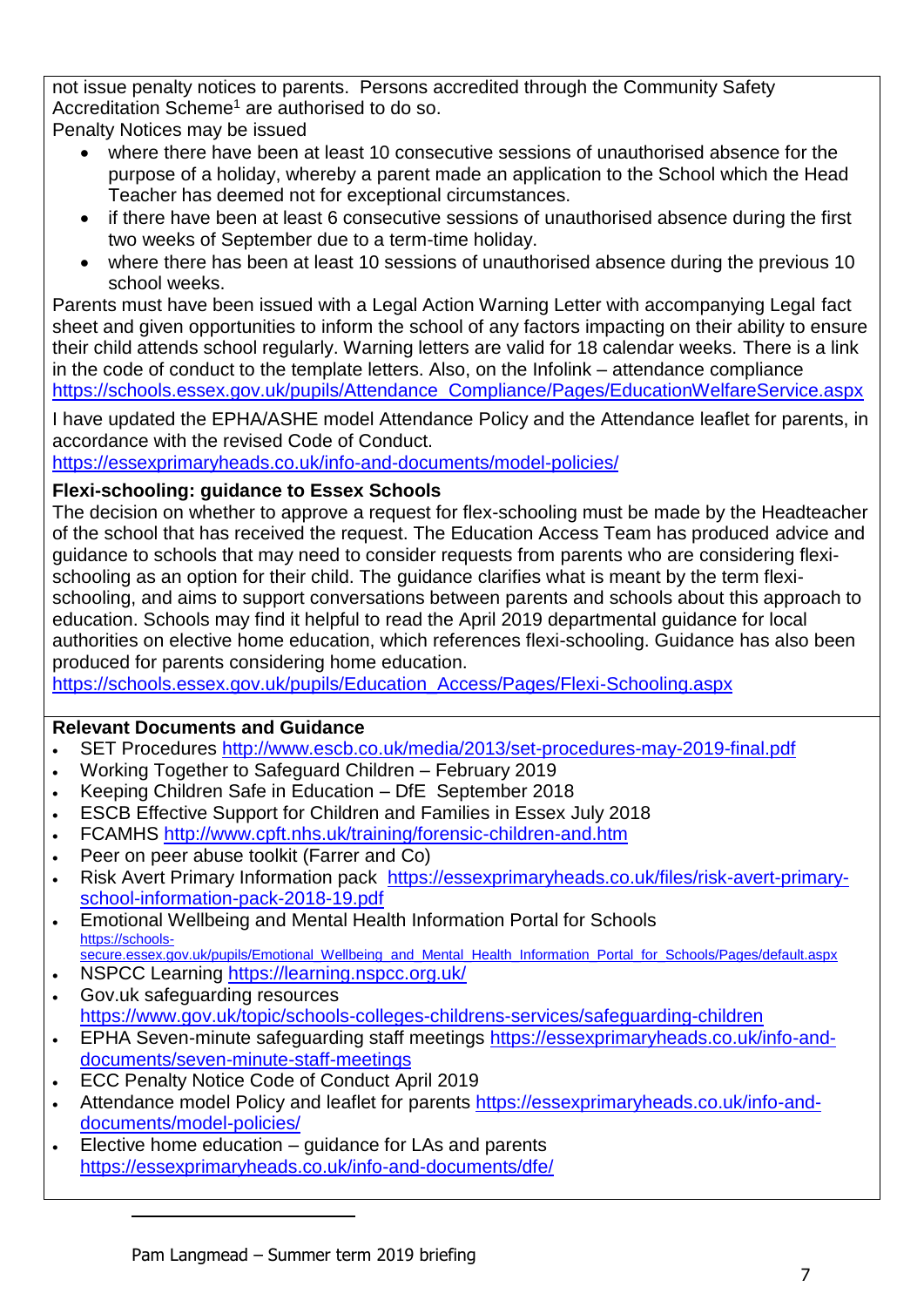- Make a note of the contact details for Matthew Lewis, Schools' Safeguarding Adviser, working with Jo Barclay
- Download and refer to the new SET Procedures (May 2019)
- Update and adopt a new Child Protection Policy (May 2019)
- Attend one of the safeguarding network group meetings in the summer term
- Download the new Penalty Notices Code of Conduct and update your Attendance Policy
- Seek advice and make referrals on mental health concerns from East of England FCAMHS
- Consider delivering the Risk Avert programme this summer term
- Use the EPHA "Seven-minute safeguarding staff meetings" to keep your staff up to date with current issues.
- Ensure that you are signed up to Andrew Hall's brilliant weekly safeguarding briefing <http://www.safeguardinginschools.co.uk/>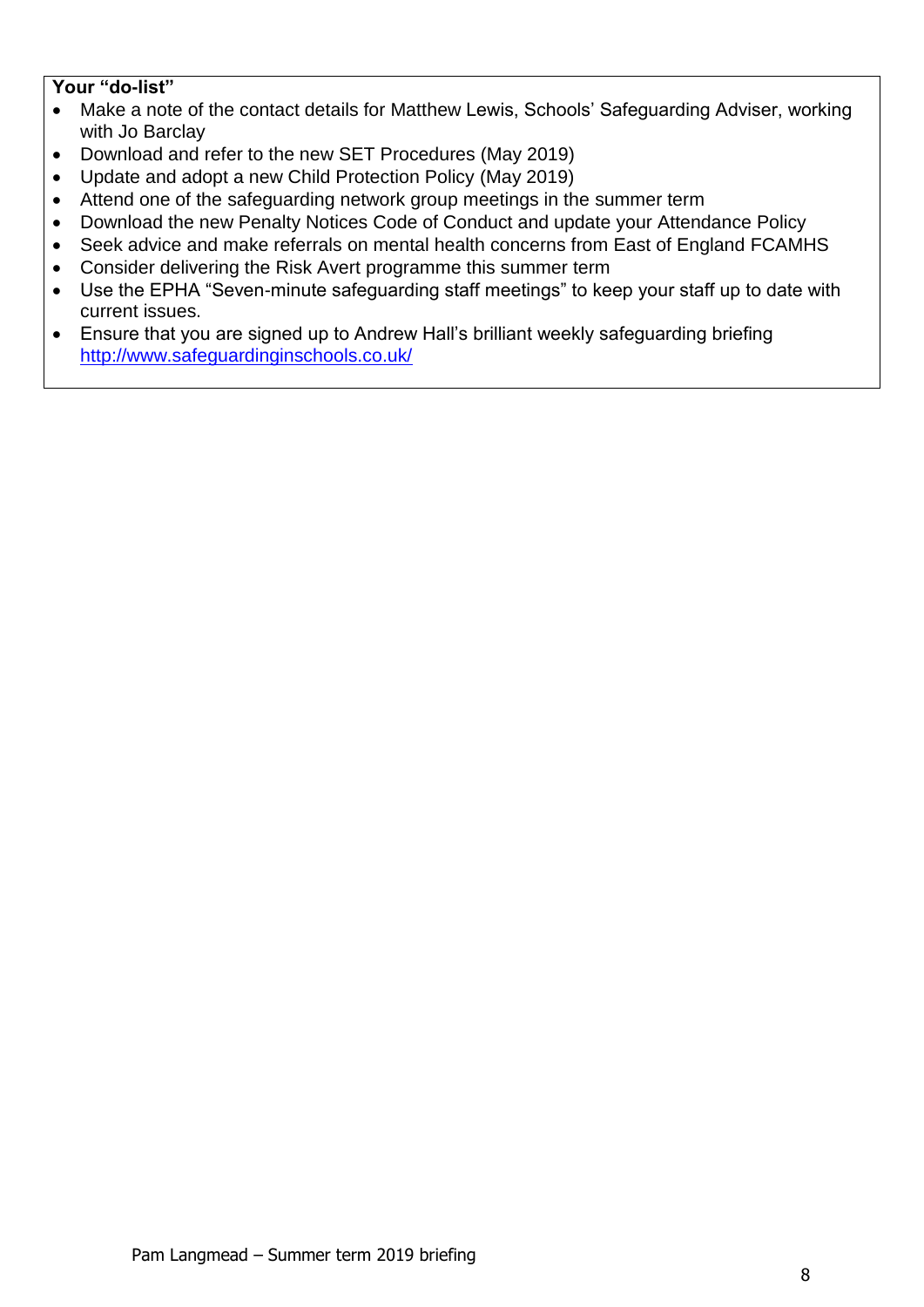## **Key information**

## **Damian Hinds' speech to the NAHT - May 2019 (extracts)**

### Let me start with **funding**.

I have heard you loud and clear on this. I know finances are challenging for many schools, that you have had to make, and do have to make hard decisions about resources.

We are approaching a comprehensive Spending Review. There are always competing demands on public funds, but I will be setting out the case, the very strong case, for education. The case for investment in education is a special one, because so much else depends on what you do – so much for our economy and our society.

There is one area of funding that I want to directly address now – the support that we give for children with **special educational needs and disabilities**. That's why today I'm announcing a call for evidence, to gather your views and make sure everyone can input. I know schools and teachers can't do this alone, which is why I'm encouraging others who have a crucial role supporting these vulnerable children, including local authorities and health services, to join the conversation too.

Primary school standardised testing in different forms is common around the world. Here in England, it can help inform parents, and it helps inform Ofsted.

And clearly the progress that pupils make at secondary school, and the qualifications they achieve there, are really important to their futures.

But I am clear that data alone do not and cannot give the full rounded picture of a school.

I know that today the fear of the consequences of a single set of bad results can manifest itself in unintended consequences, excessive pressures on headteachers and leaders. Last year I promised we would consult with you on this and how we could make the system better.

And today I am confirming that – after a very strong response to our recent consultation on identifying schools for support – that **the 'floor' and 'coasting' standards will be dropped**.

This is in line with one of the key recommendations from NAHT's commission on accountability. It means you don't have to worry that one set of results could set off a number of unwelcome consequences.

From September this year we will no longer publish these standards, nor use them for any purpose. Instead, we will use a single, transparent trigger for an offer of support - 'Ofsted requires improvement' - to make sure it is totally clear when leaders will be offered support.

#### **Timpson Review of School Exclusion - May 2019**

In March 2018 Edward Timpson was commissioned by the SoS to review school exclusion. The review has identified excellent practice across the school system. However, it has also found too much variation in exclusion practice and concludes there is more that can be done to ensure that every exclusion is lawful, reasonable and fair; and that permanent exclusion is always a last resort, used only where nothing else will do. In response, the report makes a number of recommendations that seek to ensure that exclusion is used consistently and appropriately, and that enable our schools system to create the best possible conditions for *every* child to thrive and progress.

## **DfE will 'fully fund' pension contribution increase in 2019/20**

From September 2019 the employer contribution rate for the Teachers' Pension Scheme will increase to 23.6%. The current rate is 16.48%. Funding is confirmed for the 2019/20 financial year. In [response](https://www.gov.uk/government/consultations/funding-increases-to-teachers-pensions-employer-contributions) to its pension grant consultation, the department says it will provide funding for:

- Maintained schools through to March 2020
- Academies through to August 2020

Whether this funding will extend into the 2020/21 financial year depends on [a government spending](https://www.gov.uk/government/news/teachers-pension-scheme-protected-to-ensure-it-remains-among-most-lucrative)  [review](https://www.gov.uk/government/news/teachers-pension-scheme-protected-to-ensure-it-remains-among-most-lucrative) later this year. No firm date for that review has been set yet.

How the grant will be allocated - A new [methodology document](https://www.gov.uk/government/publications/teachers-pension-employer-contribution-grant-tpecg/pension-grant-methodology) explains how schools will receive this funding.

- Mainstream schools: you'll be given the funding based on your number of pupils
- Specialist schools (e.g. special schools, PRUs and alternative provision): your local authority will receive funding based on its total number of places across all of its specialist settings and will allocate this according to local need

There's also an accompanying supplementary fund in case a school's grant allocation falls short of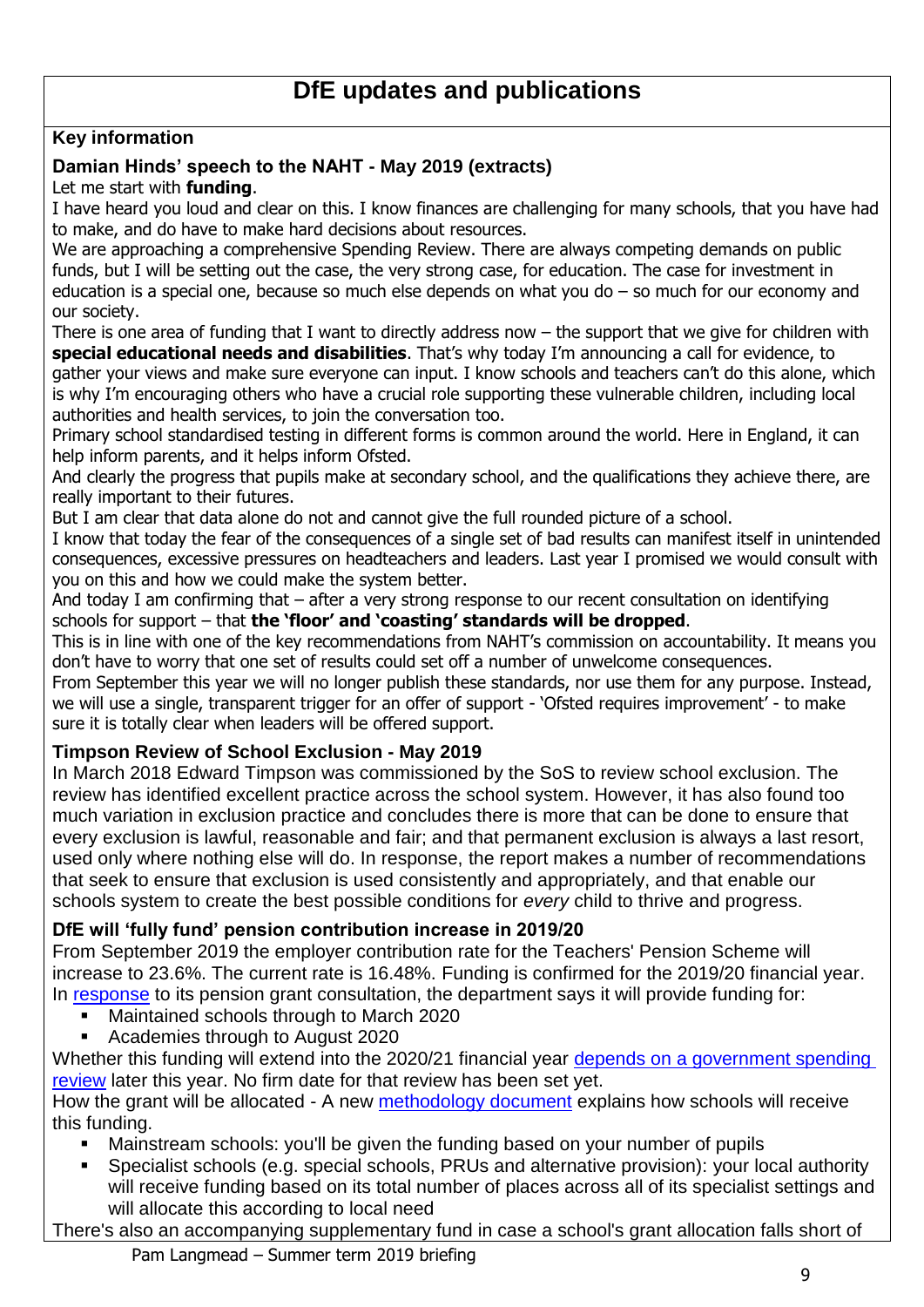its actual pension cost increase.

We expect to know more about the following in the autumn:

The exact allocations for each school and local authority

How schools can apply to the supplementary fund

Payments of the grant will be made in the autumn, but there are no firm dates for this yet.

#### **Relationships and health education: new requirements from 2020 (primary)** The new requirements

From September 2020, all schools with a primary phase (including all-through and middle schools) will need to provide:

- Relationships education
- Health education

You're likely to cover parts of these topics already if you teach sex and relationships education (SRE) or PSHE - which are currently optional for state-funded primary schools.

This is set out in the Department for Education's (DfE) [draft guidance,](https://www.gov.uk/government/consultations/relationships-and-sex-education-and-health-education) which it finalised following a consultation. This will replace the [current SRE guidance.](https://schoolleaders.thekeysupport.com/curriculum-and-learning/primary/curriculum-primary/sex-and-relationships-education-sre-statutory-components/?marker=content-body)

Sex education continues to be non-compulsory

Schools in the primary phase won't be required to provide sex education, but the DfE recommends you have a programme in place if you don't have one already.

## A new policy will be required

You'll need a policy in place for relationships education and you must consult parents when you develop and review it. Depending on what SRE teaching you currently provide, the requirements for this new policy are similar to those for the statutory [SRE policy.](https://schoolleaders.thekeysupport.com/policy-bank/curriculum/sre-policies-requirements-and-guidance/?marker=content-body)

You'll have to add any sex education you choose to teach into this policy. The policy will have to be published on your school website.

## **Year 4 multiplication tables check materials now available**

The test period for the pilot is 10-28 June. The guidance is for schools that are participating in the June 2019 pilot and wish to access the system before this.

The Standards and Testing Agency (STA) has detailed guidance on how to register pupils and administer the check https://www.gov.uk/government/publications/multiplication-tables-checkadministration-guidance

## 'Try it out' area

Use the 'try it out' area of the multiplication tables check website before you administer the check during the test period. The 'try it out' area has 3 practice questions followed by 25 questions.

## **Free sanitary products in all primary schools**

Free sanitary products will be offered to girls in all primary schools in England from early next year, under plans announced by the Department for Education.

The Government committed to provide access to free sanitary products in England's secondary schools and colleges in last month's Spring Statement, and the Children and Families Minister. Nadhim Zahawi, has confirmed access to the free products will also be fully-funded by the Department for Education in all primary schools across the country.

## **SEND and AP provision: call for evidence**

Call for evidence on the financial arrangements for children and young people with special educational needs and disability (SEND) and those who need alternative provision (AP). This consultation closes at 11:45pm on 31 July 2019 https://consult.education.gov.uk/funding-policyunit/funding-for-send-and-those-who-need-ap-call-for-ev/

## **Reducing workload toolkit**

Practical advice and tools to help school leaders and teachers review and reduce workload. There have been recent updates to the toolkit to include:

[Behaviour management](https://www.gov.uk/government/publications/behaviour-management-reducing-teacher-workload)

[Supporting governing boards and trustees](https://www.gov.uk/government/publications/supporting-governing-boards-and-trustees-reducing-teacher-workload)

Updated data management workshop in response to [making data work](https://www.gov.uk/government/publications/teacher-workload-advisory-group-report-and-government-response) report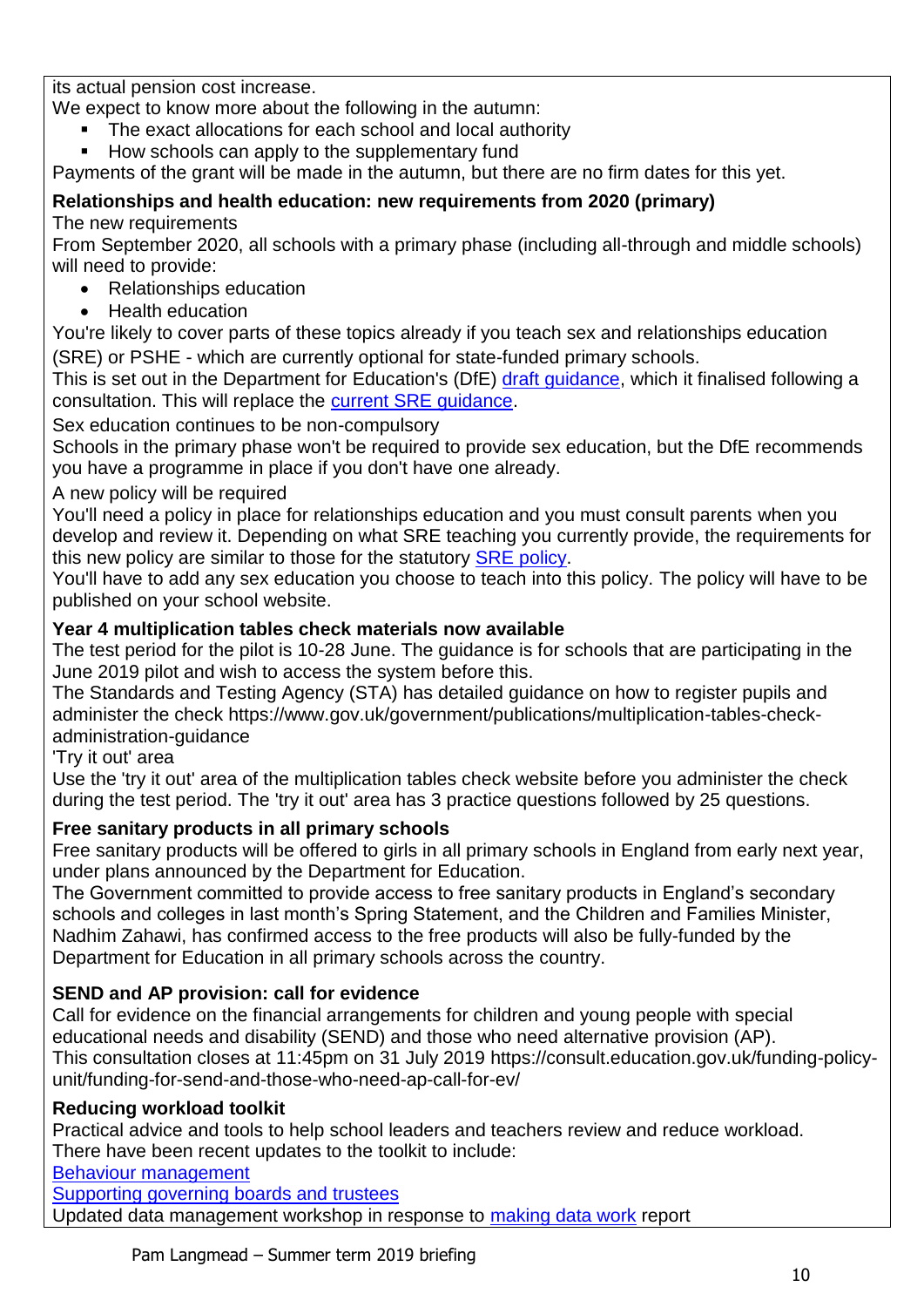Ways [to reduce workload in your school](https://www.gov.uk/government/publications/ways-to-reduce-workload-in-your-school-tips-from-school-leaders)

[Supporting early career teachers](https://www.gov.uk/government/publications/supporting-early-career-teachers-reducing-teacher-workload)

New case studies and practical tools in:

Stage 1 – [identifying the issues](https://www.gov.uk/government/publications/reducing-workload-identify-the-issues-in-your-school)

Stage 2 – [managing change](https://www.gov.uk/government/publications/managing-change-reducing-teacher-workload) and [feedback and marking](https://www.gov.uk/government/publications/feedback-and-marking-reducing-teacher-workload)

Stage 3 – [evaluating the impact](https://www.gov.uk/government/publications/reducing-teacher-workload-evaluating-the-impact)

Handouts which accompany workshops are also available.

https://www.gov.uk/guidance/reducing-workload-in-your-school

## **Running rural primary schools efficiently**

Research report by Aldaba - March 2019

The aims of the research were to:

• identify an evidence base of good practice for individual small rural primary schools and collaborations; and

• understand how interested parties, including local authorities and multi-academy trusts, assess the performance of small rural primary schools.

3. The research explored how small rural primary schools can be run efficiently based on the resources they have available. The information for the research was collected between May and July 2018. The findings therefore reflect the situation prior to the introduction of the national funding formula plans for 2018-19.

## **DfE's free teacher recruitment service launched**

The [new service](https://www.gov.uk/guidance/list-a-teaching-job-at-your-school-on-teaching-vacancies) is open to publicly-funded schools and trusts that provide primary or secondary education in England.<https://teaching-vacancies.service.gov.uk/>

You cannot use it to advertise supply teaching roles, unpaid positions, or non-teaching roles. Education secretary Damian Hinds has [urged schools](https://www.gov.uk/government/news/new-teacher-recruitment-service-set-to-save-schools-millions) to immediately stop using agencies that charge excessive fees to list job adverts.

To use it, you need to sign up for an account with your headteacher/CEO's approval To sign up:

Ask your headteacher or CEO to send your full name and email address to [teaching.vacancies@education.gov.uk](mailto:teaching.vacancies@education.gov.uk)

Or, email [teaching.vacancies@education.gov.uk](mailto:teaching.vacancies@education.gov.uk) with your details, and copy in your headteacher or CEO

You can then advertise details of appropriate vacancies, including duties and responsibilities, salary information, full-time or part-time, essential education and experience required, your contact details, and the deadline for applying.

At the present time Local Authorities are not able to automatically add job vacancies to the site, which means that Essex Schools Jobs can't link your advert to the national site – they are in discussions with the DfE service to see if this can be facilitated.

## **PE Sports Premium funding for 2019/20**

The Department for Education has today (30 April 2019) confirmed that it will fund the Primary PE and Sport Premium for the 2019/20 academic year. A total of £320 million will again be made available to primary schools in England to improve the quality of PE and sport. It is expected that further details will be published by the department soon.

#### **Home education consultation outcomes – possible creation of a register for children not in schools**

This consultation is a follow-up to the [consultation and call for evidence on elective home education](https://www.gov.uk/government/consultations/home-education-call-for-evidence-and-revised-dfe-guidance) held by the Department for Education in 2018.

It seeks views on proposed legislation to establish:

- a register maintained by local authorities of children not attending mainstream schools
- duties on parents and the proprietors of certain educational settings

It also consults on proposed legislation to establish a duty to support parents who educate children at home and seek support from their local authority in doing so.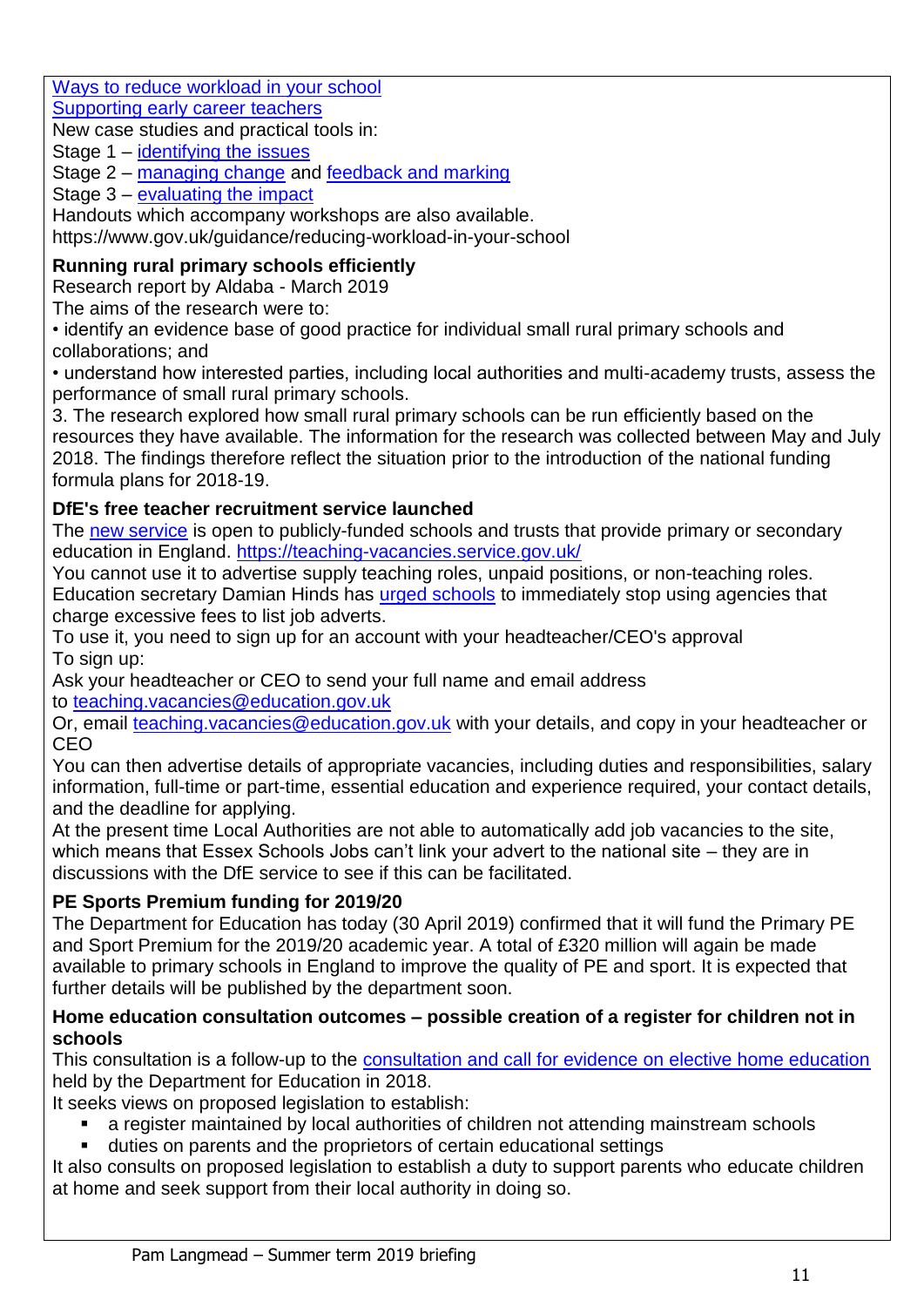#### **Relevant Documents and Guidance**

- Edward Timpson Review of School Exclusions https://essexprimaryheads.co.uk/files/timpson-review-of-school-exclusion-may-2019.pdf
- Pension grant methodology [https://www.gov.uk/government/publications/teachers-pension](https://www.gov.uk/government/publications/teachers-pension-employer-contribution-grant-tpecg/pension-grant-methodology)[employer-contribution-grant-tpecg/pension-grant-methodology](https://www.gov.uk/government/publications/teachers-pension-employer-contribution-grant-tpecg/pension-grant-methodology)
- Relationships Education, Relationships and Sex Education (RSE) and Health Education draft guidance
- Year 4 multiplication test guidance [https://www.gov.uk/government/publications/multiplication](https://www.gov.uk/government/publications/multiplication-tables-check-administration-guidance)[tables-check-administration-guidance](https://www.gov.uk/government/publications/multiplication-tables-check-administration-guidance)
- Teaching Vacancies<https://teaching-vacancies.service.gov.uk/>
- <https://www.gov.uk/guidance/list-a-teaching-job-at-your-school-on-teaching-vacancies>
- Running rural primary schools efficiently [https://essexprimaryheads.co.uk/files/running-rural](https://essexprimaryheads.co.uk/files/running-rural-primary-schools-efficiently-dfe-research-report-march-2019.pdf)[primary-schools-efficiently-dfe-research-report-march-2019.pdf](https://essexprimaryheads.co.uk/files/running-rural-primary-schools-efficiently-dfe-research-report-march-2019.pdf)
- List of statutory information for schools and colleges <https://www.gov.uk/government/collections/statutory-guidance-schools>
- Elective home education consultation response [https://www.gov.uk/government/consultations/home-education-call-for-evidence-and-revised-dfe](https://www.gov.uk/government/consultations/home-education-call-for-evidence-and-revised-dfe-guidance)[guidance](https://www.gov.uk/government/consultations/home-education-call-for-evidence-and-revised-dfe-guidance)

- Consider the pensions grant methodology
- Check your own pension in case of errors!
- Respond to the DfE "call for evidence" consultation on SEND funding
- Wait for the outcome of the comprehensive spending review to find out about future funding
- Consider the introduction of the new requirements for relationships and health education from 2020
- If you are trialling the Year 4 times-table checks, access and use the guidance and test questions
- Use the national Teaching Vacancies website to advertise jobs
- Respond to the further consultation about elective home education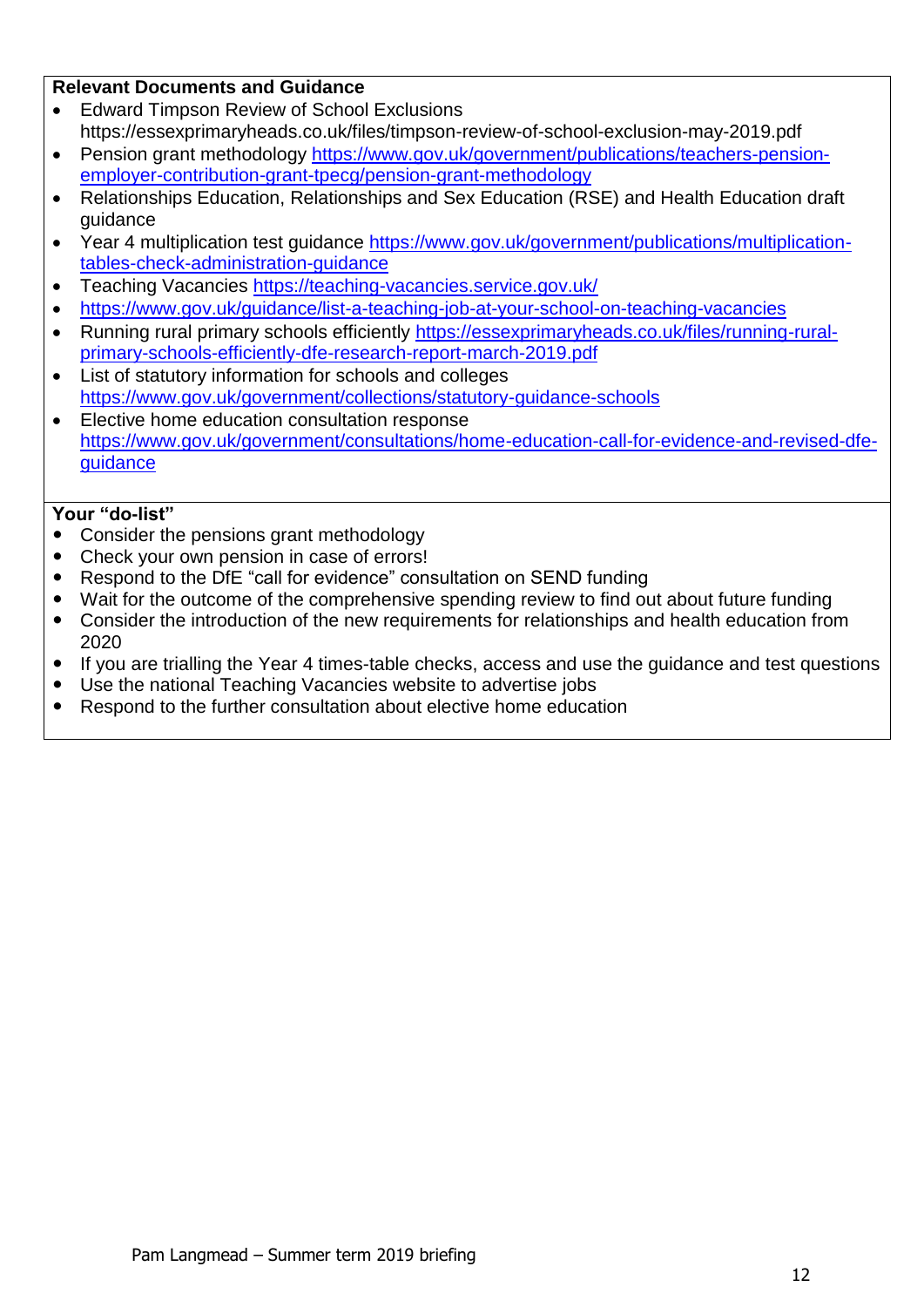## **Policies and school websites**

## **Key information**

## **This term you need to review and adopt (if not already done):**

- Child Protection Policy
- Complaints Policy
- Attendance Policy

Updated HR policies (see list below)

- **•** Grievance Policy
- Probation
- Sickness Absence Management

## **ECC Lockdown Procedures**

Not a mandatory policy, but ECC has produced an updated model of a Lockdown Policy/Procedures that schools can adapt for their use. Available on the EPHA website. https://essexprimaryheads.co.uk/info-and-documents/model-policies/

## **Concerns and Complaints leaflet**

I have produced a Concerns and Complaints leaflet for maintained schools, updated following the publication of DfE guidance. This is designed as a handout of for parents, to give them brief and user-friendly information about how to address any concerns or complaints they may have.

## **Governors Statement of Behaviour Principles**

Under the Education and Inspections Act, 2006, the Governing Board is charged with the duty to set the framework of the school's policy by providing a written statement of general principles relating to behaviour and discipline, taking into account the needs of all pupils. The purpose of this statement is to give guidance to the Head Teacher in drawing up the behaviour and discipline policy by stating the principles which governors expect to be followed. It is clear that a number of schools are still unaware that the statement is a requirement, and that it must be published on the school website. Examples at

<http://www.collingwoodschool.net/school-governors/> <http://www.newcomenprimary.co.uk/governors-written-statement-behaviour-principles/>

#### **Current ECC HR policy list for schools, academies and free schools**

| Policy or procedure                         | <b>Mandatory or</b><br>recommended | <b>Current edition</b> |
|---------------------------------------------|------------------------------------|------------------------|
| Agency workers regulations                  |                                    | <b>June 2013</b>       |
| Audit of HR function                        |                                    | November 2015          |
| Capability procedure for all staff          | Mandatory                          | May 2018               |
| Code of conduct                             | <b>Required by KCSiE</b>           | February 2018          |
| Cover and PPA                               | Recommended                        | April 2016             |
| <b>Discipline and Dismissal</b>             | Mandatory                          | May 2018               |
| <b>Equality and Diversity in Employment</b> | Recommended                        | May 2018               |
| <b>Flexible Working</b>                     | Recommended                        | May 2018               |
| Grievance                                   | Mandatory                          | <b>April 2019</b>      |
| Leave of Absence (and guidance)             | Recommended                        | May 2018               |
| Pay Policy                                  | Mandatory                          | September 2018         |
| Performance Management (all staff)          | Recommended                        | May 2018               |
| Pre-employment checks                       |                                    | May 2018               |
| Probation procedure                         | Recommended                        | March 2019             |
| Recruitment                                 | Mandatory                          | August 2018            |
| Redundancy and restructuring                | Recommended                        | October 2018           |
| Sickness Absence management                 | Recommended                        | January 2019           |
| Sabbatical                                  | Recommended                        | May 2018               |
| Whistleblowing                              | Mandatory                          | May 2018               |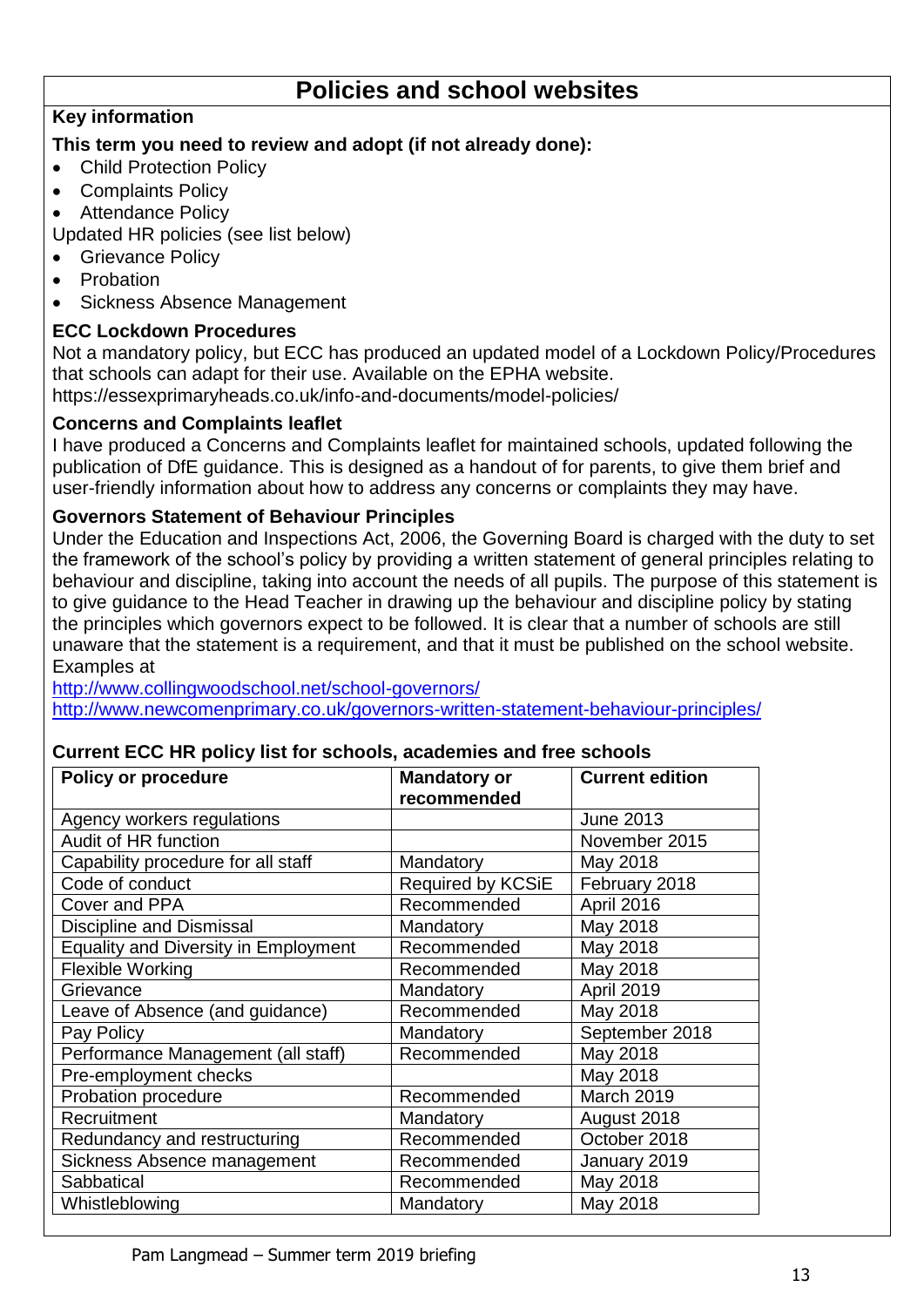#### **EPHA has developed lists of statutory and mandatory policies for schools and academies.** Current checklist is January 2019

The checklists include information about review frequency, the level of approval and additional notes.

<https://essexprimaryheads.co.uk/info-and-documents/model-policies/>

#### **Updated version (January 2019) of the website checklists**

I have updated the website checklists for both maintained schools and academies – available on the EPHA website.

<https://essexprimaryheads.co.uk/info-and-documents/model-policies/>

#### **Relevant Documents and Guidance**

- EPHA website requirements checklists [https://essexprimaryheads.co.uk/info-and](https://essexprimaryheads.co.uk/info-and-documents/model-policies/)[documents/model-policies/](https://essexprimaryheads.co.uk/info-and-documents/model-policies/)
- EPHA statutory/mandatory policy checklists [https://essexprimaryheads.co.uk/info-and](https://essexprimaryheads.co.uk/info-and-documents/model-policies/)[documents/model-policies/](https://essexprimaryheads.co.uk/info-and-documents/model-policies/)
- HR list of policies for schools, academies and free schools available on the secure log in of EES [http://www.eesforschools.org](http://www.eesforschools.org/)
- DfE website requirements [https://www.gov.uk/guidance/what-maintained-schools-must-publish](https://www.gov.uk/guidance/what-maintained-schools-must-publish-online)[online](https://www.gov.uk/guidance/what-maintained-schools-must-publish-online)

- Review and update a revised Attendance Policy, in line with the new ECC penalty notices code of conduct
- Adopt the newest Child Protection Policy in line with the SET procedures
- Consider using the EPHA model Attendance leaflet, personalised for your school
- Review and adopt your Complaints Policy, in line with updated DfE guidance, and consider using the EPHA model Concerns and Complaints leaflet
- Double check that you have adopted and published a Governors' Statement of Behaviour **Principles**
- If required, adapt and adopt the Essex Lockdown Procedure
- Check the HR policy checklist and ensure that you have the most up to date versions
- Download the EPHA statutory/mandatory policy checklist and ensure that you are compliant
- Update your website in line with most recent guidance, using the checklists provided by EPHA (January 2019).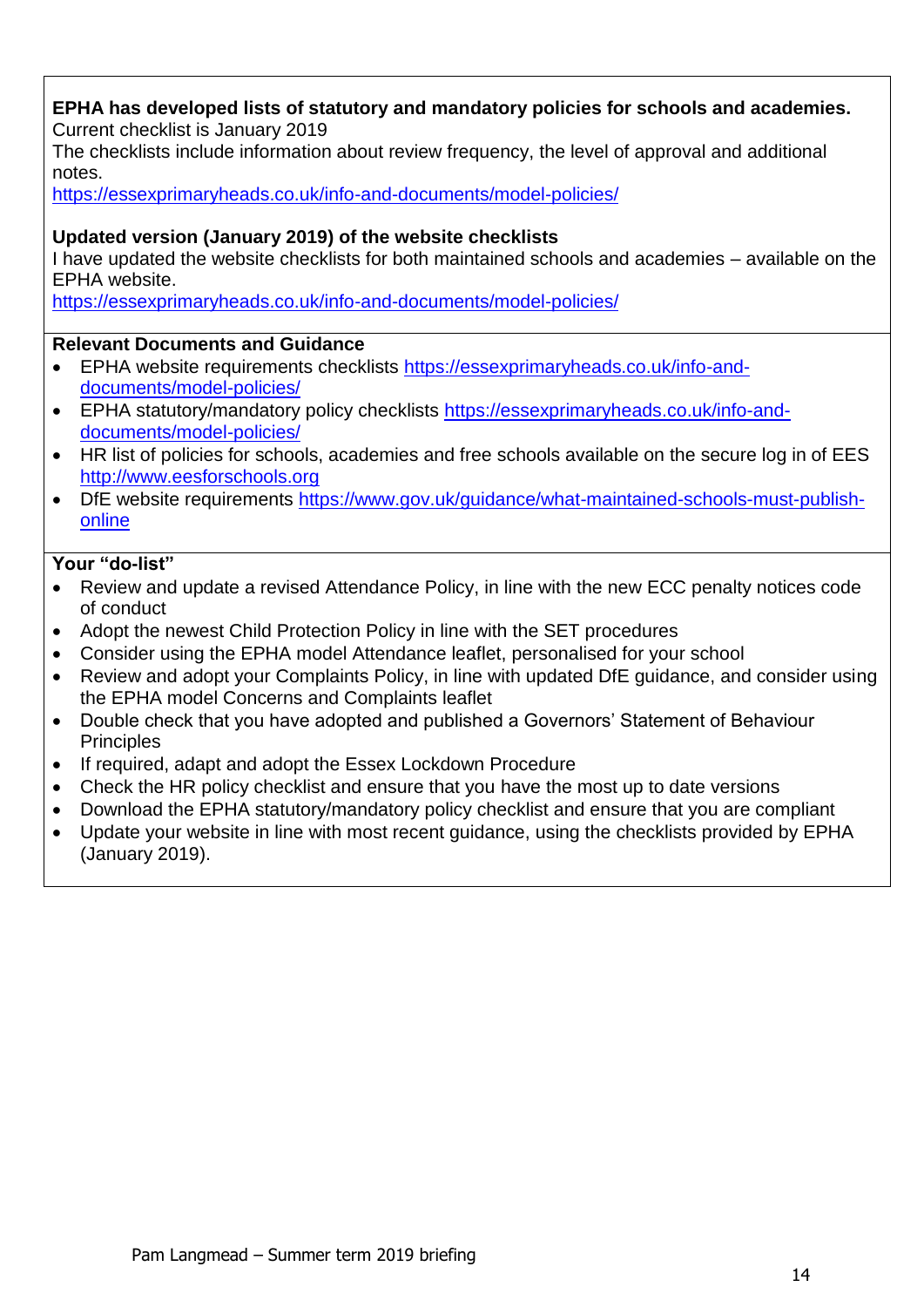## **The Governing Body**

## **Key information**

### **Governance Handbook – March 2019**

A new version of the Governance Handbook has been published, for LA maintained schools and academy trusts. The most significant updates and changes to the content within the handbook sections include:

*Section 2: Strategic Leadership* 

Updated section at 2.4 to place stronger emphasis on parental engagement.

*Section 3: Accountability* 

- New sub-section within 3.1 on workload considerations, which draws attention to the latest published workload guidance and workload reduction toolkit which provides support to schools and boards.
- New section 3.2 on the robust oversight of an organisations.
- Updated sub-section within 3.4.1 to replace RAISEonline with information on Analyse School **Performance**

*Section 4: People* 

• Clarification at section 4.1.2 on criminal records checks and s128 prohibition.

• Updated text at section 4.4 to reflect the clerking competency framework, funded clerking training and the position of a clerk (governance professional) in trusts

Section 5: Structures

- Clarification on LA associated people (LAAPs) serving as Members 5.2.1.
- Section 6: Compliance
- Clarification at 6.4.1 on what a maintained school must publish in relation to the curriculum.
- Updated text at 6.4.4 to highlight the future proposed changes being made to SRE.
- Updated guidance at 6.4.9 following the introduction of statutory Careers guidance, which came into force in 2018.
- Updated advice at 6.5.3 on information the board should check as part of the pre-appointment process when recruiting potential employees.
- Removal of previous section 6.5.4 on NTCL teacher services
- Section 6.5.7, new sub section on Executive pay.
- Updated text at 6.6.3 to reflect changes to the Dedicated Schools Grant and the pupil premium.
- Updated guidance at 6.7 to provide further clarity on the board's responsibilities under safeguarding.
- Clarification at 6.8.3 that the statutory duty to produce and publish a statement of principles applies to maintained schools.
- Updated guidance at 6.8.9 on school food and milk which reflects the updating of entitling benefits for Free School Meals and outlines the board's responsibilities to ensure the school is complying with its obligations.
- Updated advice at 6.8.16 to alert schools to their fire safety responsibilities
- Inclusion of additional paragraph at 6.11.2 on the responsibility of schools to ensure that any provide of childcare on site must have in place appropriate polices in relation to safeguarding children.
- Updated section at 6.14.1 to reflect the replacement of Edubase service with Get information about schools (GIAS)
- Updated section at 6.14.5 to reflect the introduction of the General Data Protection Regulations (GDPR)
- Clarification at 6.15 on dealing with complaints.

*Section 7: Evaluation* 

- Updated to include reference to DfE funded governance development programmes and the clerking competency framework and Ofsted "myths" documentation.
- Updated content on schools causing concern and on coasting schools at section 7.4.
- Section 7.5 has been updated to include DfE areas of support and other information which may be of use to boards.

Make sure you and your governors are aware of the new Governance Handbook, and are familiar with the content and changes. As always, the handbook will answer a lot of questions in relation to the governance of your school, not just the operations of the Governing Body.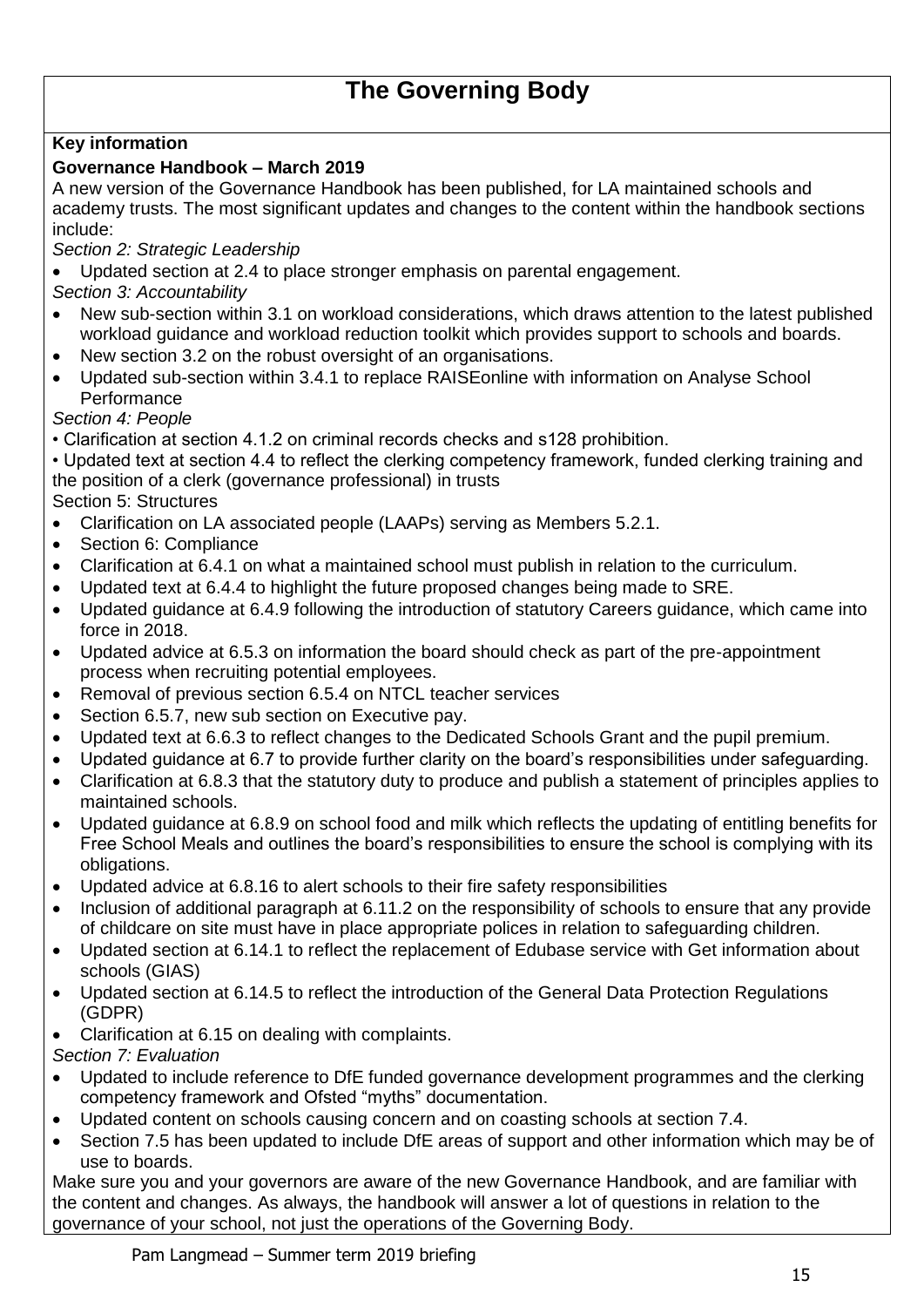#### **Schools Financial Value Standard (SFVS) requirements 2019 -2020**

A revised version of the Schools Financial Value Standard has been published for governing bodies. The standard for 2019 to 2020 consists of a checklist and a dashboard. The checklist asks 29 questions of governing bodies in 6 areas of resource management to help provide assurance that resources are being managed effectively.

The dashboard shows how a school's data compares to thresholds on a range of statistics identified by the Department for Education (DfE) as indicators of good resource management and outcomes. Certain areas are mandatory to complete.

The checklist guidance provides clarification for each question, examples of good practice, and details further support available to assist schools in addressing specific issues. Each question links to guidance for the governors, which explains why and how the requirement can be met, and gives an answer to the question: What do you do if things are not right in your school?

The dashboard guidance provides explanations of the each of the indicators and helps schools in filling in their data and understanding the results.

There are a number of changes that you and your governors will need to note. For example:

*Q3 Does the governing body board receive clear and concise monitoring reports of the school's budget position at least six times a year?* This is an increase from three times a year. In practice, this can be achieved by either the Finance Committee or full Governing Body receiving monitoring reports. There is a new section on School Strategy, which asks questions such as:

*Q 6 Does the school have a realistic, sustainable and flexible financial strategy in place for at least the next 3 years, based on realistic assumptions about future funding, pupil numbers and pressures? Q 7 Is the financial strategy integrated with the school's strategy for raising standards and attainment?* The section on Setting the Annual Budget includes a couple of new questions:

*Q 10 Does the budget setting process allow sufficient time for the governing body to scrutinise and challenge the information provided?*

*Q 11 Is the governing body realistic in its pupil number projections and can it move quickly to recast the budget if the projections and the reality are materially different?*

In the new Staffing section schools are asked:

*Q 15 Has the use of professional independent advice informed part of the pay decision process in relation to the head teacher and is it tightly correlated to strong educational outcomes and sound financial management?*

*Q 16 Does the school benchmark the size of its senior leadership team annually against that of similar schools?*

Under the Value for Money section, there is an additional question:

*Q 19 Does the school have procedures for purchasing goods and services that both meet legal requirements and secure value for money?*

The final section on the SFVS dashboard asks

*Q 29 Have the results of the dashboard been carefully considered and potential follow-up actions identified?*

You will need to include this on the agenda of a Finance meeting (early spring term?) in order to be able to answer the SFVS question in the affirmative.

<https://www.gov.uk/government/publications/schools-financial-value-standard-sfvs>

As before, Local authority maintained schools must submit the SFVS annually to their local authority. Local authorities use this information to inform their programme of financial assessment and audit. Academies should use the [school resource management self-assessment tool.](https://www.gov.uk/government/publications/school-resource-management-self-assessment-tool)

#### **Governance Annual Statement – Maintained schools**

"Best practice" for maintained school governing bodies.

In January 2014 the Department for Education published departmental advice in relation to the the School Procedures regulations 2013. A number of additional recommendations, not mentioned in the Procedures regulations, were made in the advice document, **including reference to the publication of an annual governance statement.**

*It is also good practice for the board to publish an annual governance statement (as academy trusts are required to do through the Accounts Direction) to explain how it has fulfilled its responsibilities – particularly in relation to its core functions, including:*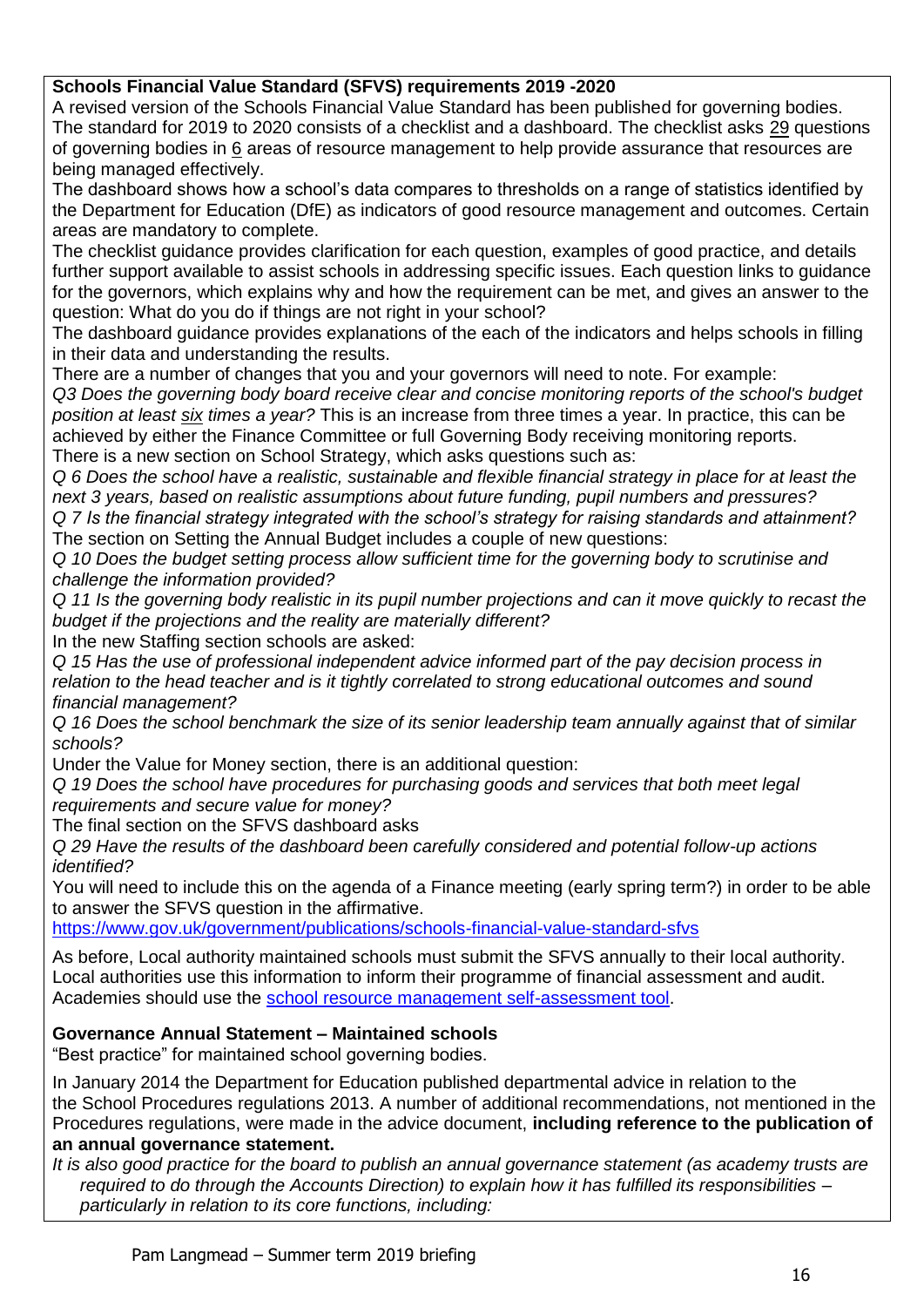- *the governance arrangements that are in place, including the remit of any committees;*
- *the attendance record of individual governors at board and committee meetings; and*
- *an assessment of the effectiveness and impact of the board and any committees with details of any particular challenges that have arisen.*

Since September 2015, it was mandatory for all schools to publish information about their governors on the website. Whilst accepting that the publication of a governance statement **is not mandatory**, it is good practice and an effective way for governors to demonstrate that their accountability to parents, at least annually. We suggest that governors agree a statement and publish this on their website, perhaps at the end of the summer term each year.

#### **GDPR – reappointment of Data Protection Officer**

Remember this time last year, when we were all in a major panic about the introduction of GDPR! I wonder how the year has been for you. If you haven't already done so, you might want to review your current DPO arrangements and decide whether to continue as you are, or perhaps appoint an alternative person. It would be good practice to ask your DPO to do a quick review of the year and report to governors.

#### **Get Information about Schools**

System update - 11 April 2019 An updated version of the Get Information About Schools (GIAS) service has been released to all users. You do not need to take any specific action. This is the first of a series of releases focusing on improving the experience for users with accessibility needs. Users should remember to update their Get information about schools record as soon as possible and within specified timescales whenever there is a change to their establishment. <https://www.get-information-schools.service.gov.uk/>

#### **Relevant Documents and Guidance**

- Governance Handbook March 2019
- SFVS 2019 2020 checklist and dashboard <https://www.gov.uk/government/publications/schools-financial-value-standard-sfvs>
- "Get information about schools"<https://www.get-information-schools.service.gov.uk/>
- National Governors Association<http://www.nga.org.uk/Home.aspx>

- Download and circulate the new Governance Handbook to governors
- Make sure that you, your Finance Manager and Governors are aware of the new SFVS requirements and incorporate them within the calendar of financial management and governance
- Ensure that the governing body receives clear and concise monitoring reports of the school's budget position at least six times a year
- Ask governors to write a governance statement for approval and publication on the school website
- Review DPO arrangements and re-appoint if necessary. Ask your DPO to report to governors about the first year of GDPR
- Update your school's information on the Get information about Schools website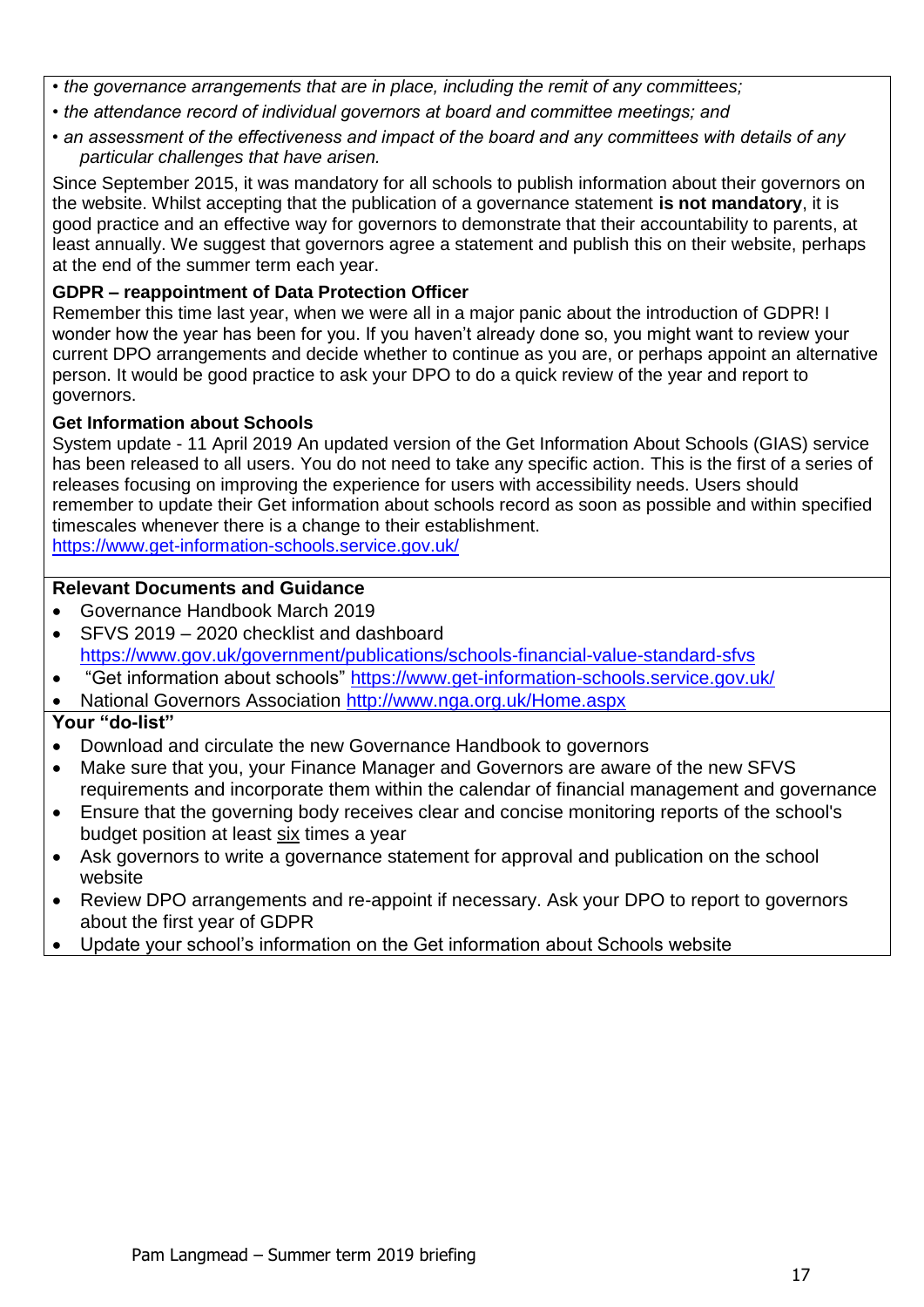## **Academies Update**

## **Key information**

## **School resource management self-assessment tool**

This tool (the equivalent of the maintained school SFVS) can be used to reassure trusts they are managing resources effectively and to identify adjustments to ensure effective resource management. Updated in March 2019, the tool helps assure governing bodies and trust boards that they are meeting the standards to achieve a good level of financial health and resource

management.

It can be used to identify areas for change to make sure resources are used to support high-quality teaching and the best education outcomes for pupils.

The tool consists of a checklist and a dashboard. The checklist asks questions of governing bodies and trust boards in 6 areas of resource management.

The dashboard shows how a school's data compares to thresholds on a range of statistics that have been identified by the Department for Education as indicators of good resource management and outcomes.

<https://www.gov.uk/government/publications/school-resource-management-self-assessment-tool>

## **Changes to related party transaction requirements for academies**

Your academy trust must:

- Report all related party transactions that take place on or after 1 April 2019 to the Education and Skills Funding Agency (ESFA) in advance
- Obtain the ESFA's prior approval for contracts with related parties for the supply of goods or services agreed on or after 1 April 2019 where any of the following limits arise:
	- A contract exceeding £20,000
	- A contract of any value that would take the total value of contracts with the related party beyond £20,000 in the same financial year ending 31 August
	- A contract of any value if there have been contracts exceeding £20,000 individually or cumulatively with the related party in the same financial year ending 31 August

Your trust must also continue to obtain ESFA's approval for transactions with related parties that are novel, contentious and/or repercussive.

These requirements are set out in the [Academies Financial Handbook 2018](https://www.gov.uk/government/publications/academies-financial-handbook) (see paragraphs 3.10.4 to 3.10.6).

## **MAT2MAT relaunch/networking event**

Tuesday 25 June 2019 9.00 am – 12.00 noon Hylands House, Chelmsford

Exciting times at MAT2MAT, plans are afoot to ensure that we support our CEOs and Executive heads even more effectively. This free event is aimed specifically at existing CEOs with a focus on supporting them to build, grow and sustain a high quality MAT. We are very pleased to be welcoming Jeremy Spencer, Senior HMI, who will speak about the new MAT 'reviews' taking place as well as update us on the new framework. In addition we will have an interactive session, run by audit market leaders RSM, using a MAT Board self-evaluation tool that you can use with your own trustees. Finally we will learn how other counties are supporting each other and plan a way forward for MAT2MAT to support CEOs and their MATs in Essex.

Email [agold@lyonshall.org.uk](mailto:agold@lyonshall.org.uk) to reserve your place

### **Relevant Documents and Guidance**

- Academies Financial Handbook 2018
- School resource management self-assessment tool <https://www.gov.uk/government/publications/school-resource-management-self-assessment-tool>
- ESFA<https://www.gov.uk/government/organisations/education-and-skills-funding-agency>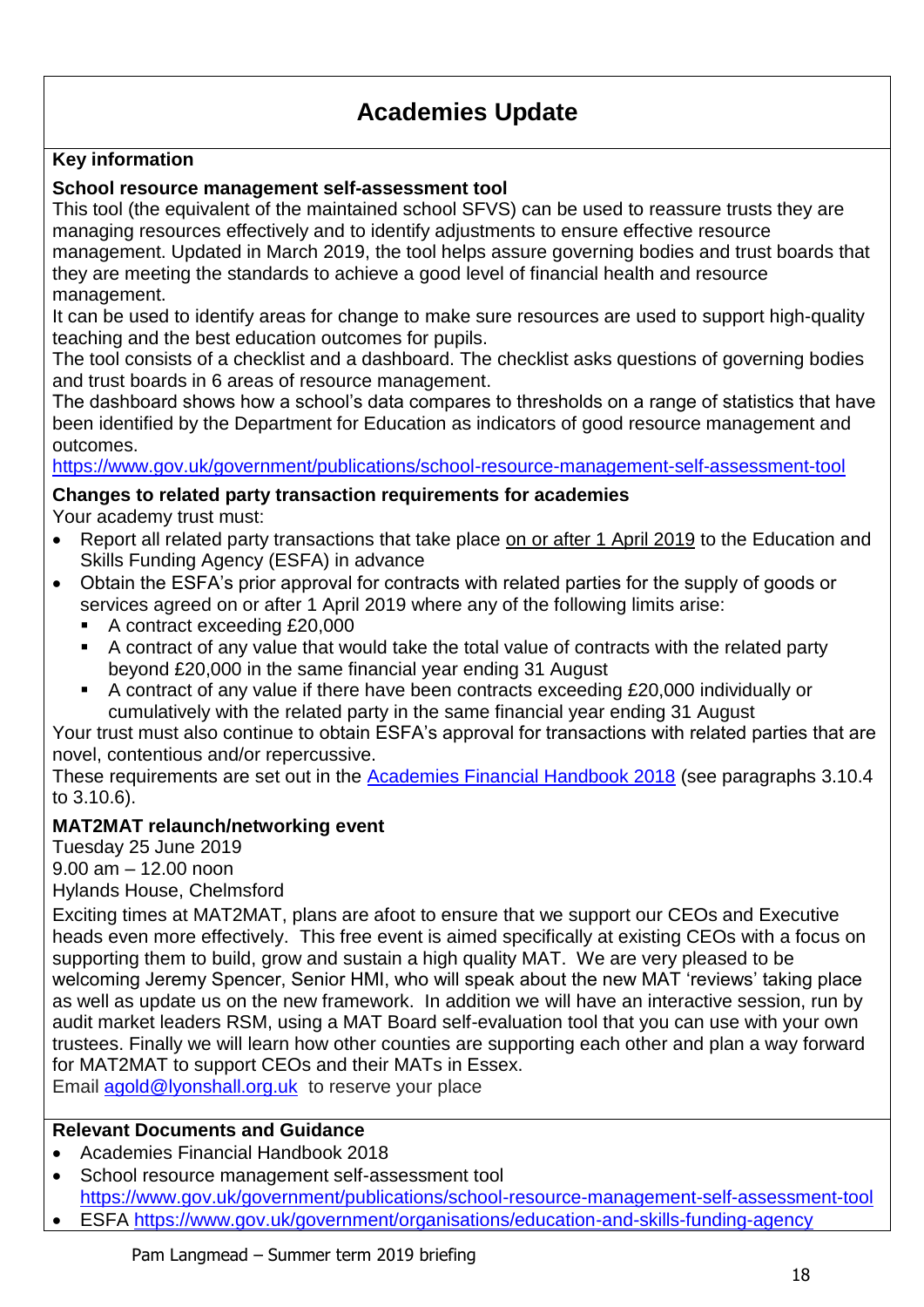- MAT2MAT Headteachers and CEOs can access these resources at *<https://www.hivelearning.com/mat2mat/> The passkey is M@T2M&T2017* Academies compliance documents
- <https://www.gov.uk/government/collections/academies-funding-payments-and-compliance>
- ESFA bulletins<https://www.gov.uk/government/collections/efa-e-bulletin>

- Use the updated School resource management self-assessment tool
- Report all related party transactions that take place on or after 1 April 2019 to the Education and Skills Funding Agency (ESFA) in advance
- Obtain the ESFA's prior approval for contracts with related parties for the supply of goods or services agreed on or after 1 April 2019
- If you are a CEO or Executive Headteacher of a MAT, attend the MAT2MAT conference on 25<sup>th</sup> June to hear about the relaunch of the group, aimed at supporting CEOs.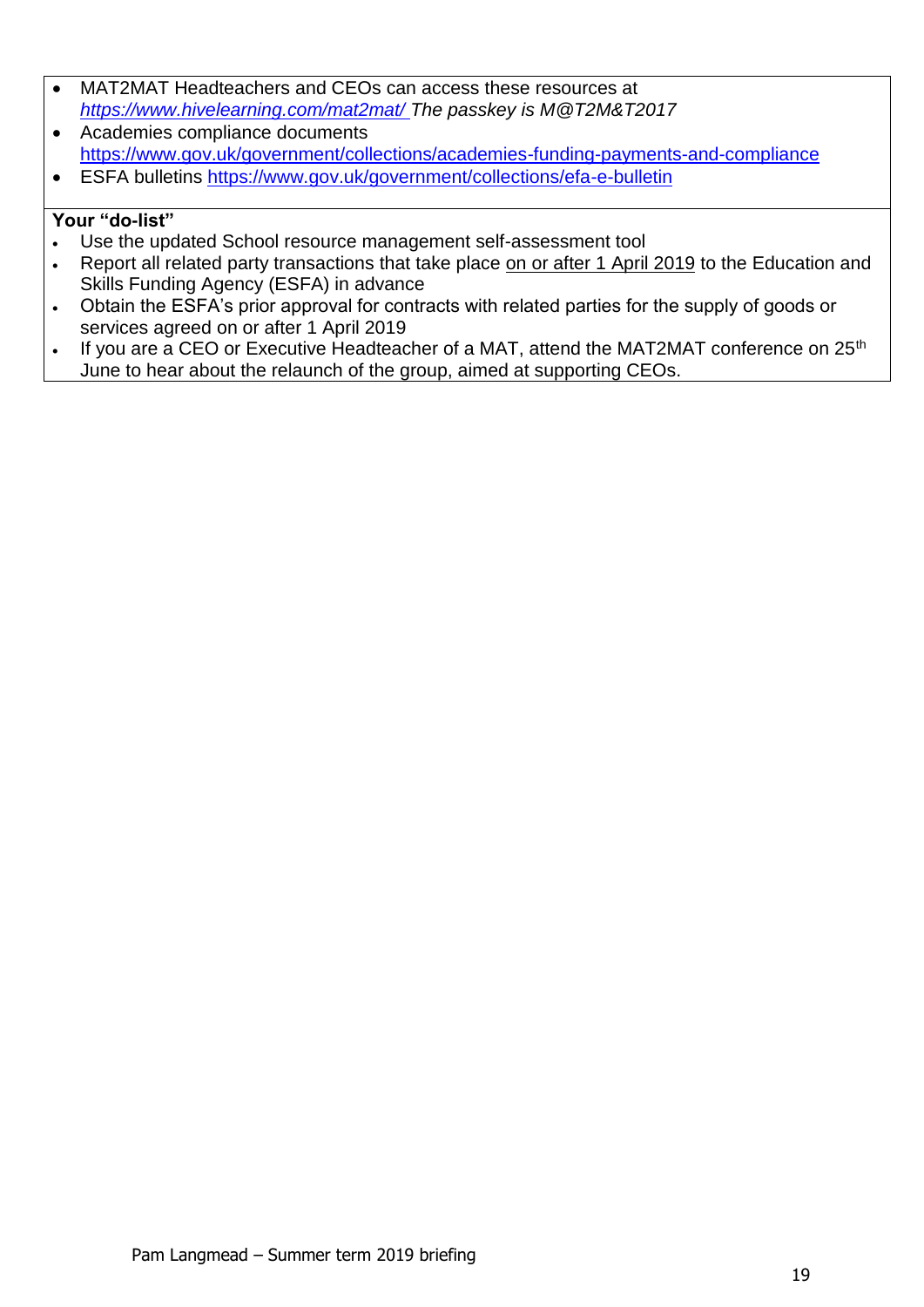## **The Local Authority**

## **Key information**

## **Developing a SEND Strategy in Essex - public consultation**

Essex County Council has embarked upon a programme of change for provision and services with the ambition to profoundly improve the outcomes and life experience of children and young people with Special Educational Needs and Disabilities (SEND). The ambition is for a SEND system which accurately identifies and assesses need at an earlier stage and which provides appropriate and impactful support without such a high level of dependence on the statutory system. The LA wants children, young people and families to have confidence in the type, quality and amount of support that their child receives and see year on year impact of this support on their child's life.

The consultation will run for ten weeks from 22nd March 2019 to 31st May 2019 and schools, parents and the public can contribute by responding to the online survey or by participating in the sessions with the Essex Family Forum.

<https://consultations.essex.gov.uk/send-strategy-and-innovation/send-public-engagement/>

#### **School Led Improvement System Partnership conference**

A conference is being held on **Friday 10th May** to celebrate the progress and success of the school led improvement system in Essex, including partnerships, MATs and other collaboratives. I have circulated a flyer for the event, which is taking place at Weston Homes (Colchester United) Stadium, from 9.15 am – 1.00 pm (including lunch). The conference is aimed at headteachers, other school leaders engaged in partnership, and governors. The cost will be £25 per attendee. To book a place(s) please complete the booking form and return it to

[WorkforceDevelopment@essex.gov.uk](mailto:WorkforceDevelopment@essex.gov.uk)

#### **Primary Admissions Offer - video**

In conjunction with primary offer day on 18 April (which fell, annoyingly, during the school holiday period) Shamsun Noor has asked me to share a video they have launched for parents who are not offered their 1st preference – their email notifications to parents will have this video in the first line, taking them directly to watching it. A link to the video is below:

## <http://bit.ly/2U8ZWOn>

They hope this will help parents to better understand the post-offer process and hopefully reduce the number of appeals. Shamsun is very happy for links to this video to be placed on school websites too (it may be particularly useful for heavily oversubscribed schools in particular to place on their admissions pages).

#### **Essex Music Services – 2019/20 schools offer**

The service offer has been updated and the brochure is available on the EPHA website. <https://essexprimaryheads.co.uk/files/essex-music-services-schools-offer-2019-20.pdf>

#### **Annual budget plan – maintained schools**

Must be submitted, as usual, by  $1<sup>st</sup>$  May.

#### **Proposed sale of the EES for Schools business**

The proposed sale of the EES for Schools business continues and Essex County Council (ECC) is currently in negotiations with an exclusive bidder. To date (23 April) there has been no further announcement about the sale.

#### **EMHWS EP helpline**

The advice line for primary schools, run by Jon Large, ended in December when he retired. A new team has been recruited (one EP, one day per quadrant) and the helpline will resume in June 2019.

#### **Access to Nova Reports via Perspective Lite**

Schools will be aware that from the Autumn Term 2019, a data package is being offered including access to FFT and interactive Nova reports within Perspective Lite. The latter has not been made available to schools before, so access is being switched on to this between Monday 6 May 2019 and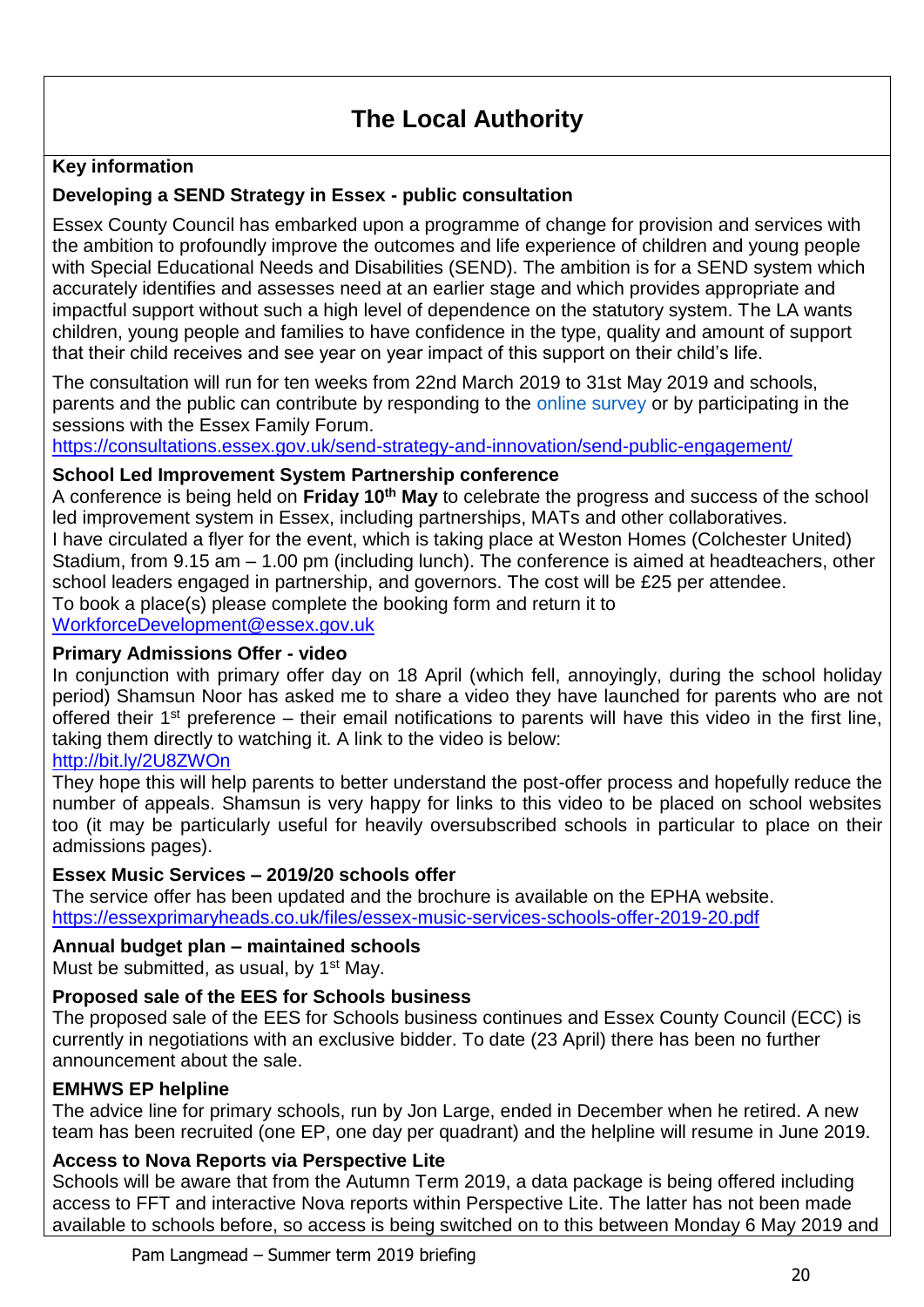Thursday 23 May 2019. Reports are accessed through Perspective Lite logins. A simple quidance [document](http://links.govdelivery.com/track?type=click&enid=ZWFzPTEmbWFpbGluZ2lkPTIwMTkwNTA4LjU2MjYyMTEmbWVzc2FnZWlkPU1EQi1QUkQtQlVMLTIwMTkwNTA4LjU2MjYyMTEmZGF0YWJhc2VpZD0xMDAxJnNlcmlhbD0xNzQ2ODYyNyZlbWFpbGlkPXBhbUBsYW5nbWVhZC5tZS51ayZ1c2VyaWQ9cGFtQGxhbmdtZWFkLm1lLnVrJmZsPSZleHRyYT1NdWx0aXZhcmlhdGVJZD0mJiY=&&&106&&&https://schools.essex.gov.uk/data/collections/EducationData/PerspectiveLite/Pages/default.aspx) is available to help with this. Schools are encouraged to explore the reports to see how beneficial they can be in helping to analyse performance.

#### **ECC Penalty Notice Code of Conduct**

See Safeguarding and Attendance section above.

#### **Relevant Documents and Guidance**

- Education Essex weekly newsletter
- Developing a strategy for SEND in Essex
- Primary Admissions video<http://bit.ly/2U8ZWOn>
- Essex Music Services 2019/20 schools offer <https://essexprimaryheads.co.uk/files/essex-music-services-schools-offer-2019-20.pdf>
- Developing a school led improvement system [https://schools.essex.gov.uk/data/saes/SchoolLedImprovement/Pages/School-](https://schools.essex.gov.uk/data/saes/SchoolLedImprovement/Pages/School-Led_Improvement(default).aspx)[Led\\_Improvement\(default\).aspx](https://schools.essex.gov.uk/data/saes/SchoolLedImprovement/Pages/School-Led_Improvement(default).aspx)

- Respond to the ECC SEND strategy proposals by 31<sup>st</sup> May and inform parents about the consultation.
- $\bullet$  Book a place (or more) on the SLIS Partnership conference on 10<sup>th</sup> May.
- Let office staff know about the primary admissions video, and consider posting a link on your school website.
- Download and consider the Essex Music Services offer for 2019/20.
- If you are a maintained school, submit your annual budget plan by  $1<sup>st</sup>$  May.
- Attend the termly headteachers' meetings to be kept up to date on LA plans, strategy and information.
- Make sure you read/see Education Essex each week.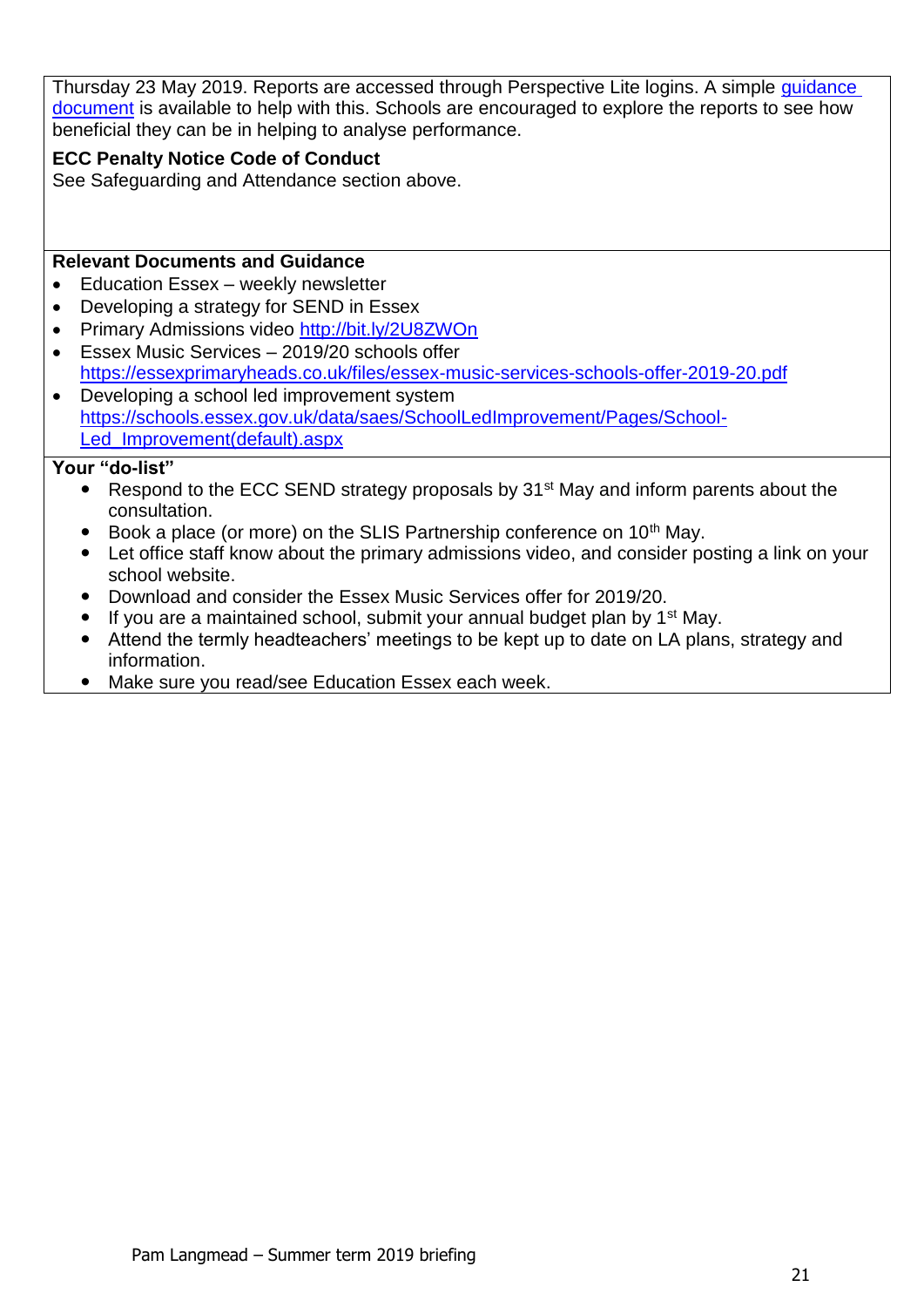## **EPHA events and dates**

#### **Key information**

According to my information so far, 15 primary schools in Essex have new headteachers this term –

|  | <b>North East</b> |
|--|-------------------|
|  |                   |

| Dave Ashley                                                                             | Mistley Norman Primary (Interim)                              |  |  |  |
|-----------------------------------------------------------------------------------------|---------------------------------------------------------------|--|--|--|
| <b>Cherry Curle</b>                                                                     | Engaines Primary (Acting)                                     |  |  |  |
| Lisa Frith-Sly                                                                          | Camulos Academy (Acting)                                      |  |  |  |
| Jackie Irwin                                                                            | <b>Stanway Fiveways Primary</b>                               |  |  |  |
| Karen Jones                                                                             | <b>Great Clacton Juniors</b>                                  |  |  |  |
| <b>South</b>                                                                            |                                                               |  |  |  |
|                                                                                         | Melissa Heatherson Westerings Primary (Executive Headteacher) |  |  |  |
| <b>Claire Smith</b>                                                                     | <b>Riverside Primary</b>                                      |  |  |  |
| West                                                                                    |                                                               |  |  |  |
| <b>Bryony Collins</b>                                                                   | Felsted Primary (Co-headteacher)                              |  |  |  |
| Jackie Diggle                                                                           | Freshwaters Academy                                           |  |  |  |
| <b>Shaun Kelliher</b>                                                                   | St John Fisher Catholic Primary (Acting)                      |  |  |  |
|                                                                                         | Anne Marie Kendal St Luke's Catholic Academy (Head of School) |  |  |  |
| Anne Marie Black                                                                        | St Alban's Catholic Academy (Head of School)                  |  |  |  |
| Mid                                                                                     |                                                               |  |  |  |
| <b>Neil Kirsh</b>                                                                       | Maylandsea Primary (Acting Head of School)                    |  |  |  |
| Maire O'Regan                                                                           | Roxwell CE Primary (Interim Headteacher)                      |  |  |  |
| Lisa Waters                                                                             | East Hanningfield Primary                                     |  |  |  |
| The EPHA Colleague Supporter programme for new and acting headteachers in primary-phase |                                                               |  |  |  |

schools and for established headteachers who are new to Essex A Colleague Supporter is someone a new headteacher can rely on and talk to in complete confidence, about the early days of headship, their worries, what they need to know (and what you don't know you need to know!) They have the experience of being a headteacher in an Essex primary school (and are doing the job now) and fully understand the challenges and responsibilities a new head is facing, as well as knowing the satisfaction and sense of pride that the role gives every head.

For more information, or if you know of a new or acting headteacher who recently has started in post, please contact Pam Langmead at [pam@langmead.me.uk](mailto:pam@langmead.me.uk)

#### **EPHA termly headteacher meetings 2019-20 North East EPHA – Colchester United Football Stadium**  Wednesday 12 June 2019

Wednesday 13 November 2019 Wednesday 4 March 2020 Wednesday 10 June 2020 **South EPHA – Holiday Inn, Basildon**  Thursday 13 June 2019 Thursday 14 November 2019 Thursday 5 March 2020 Thursday 11 June 2020 **West EPHA – Stansted Business Centre, Takeley**  Wednesday 19 June 2019 Wednesday 20 November 2019 Wednesday 11 March 2020 Wednesday 17 June 2020 **Mid EPHA – Chelmsford City Football Club**  Thursday 20 June 2019 Thursday 21 November 2019 Thursday 12 March 2020 Thursday 18 June 2020